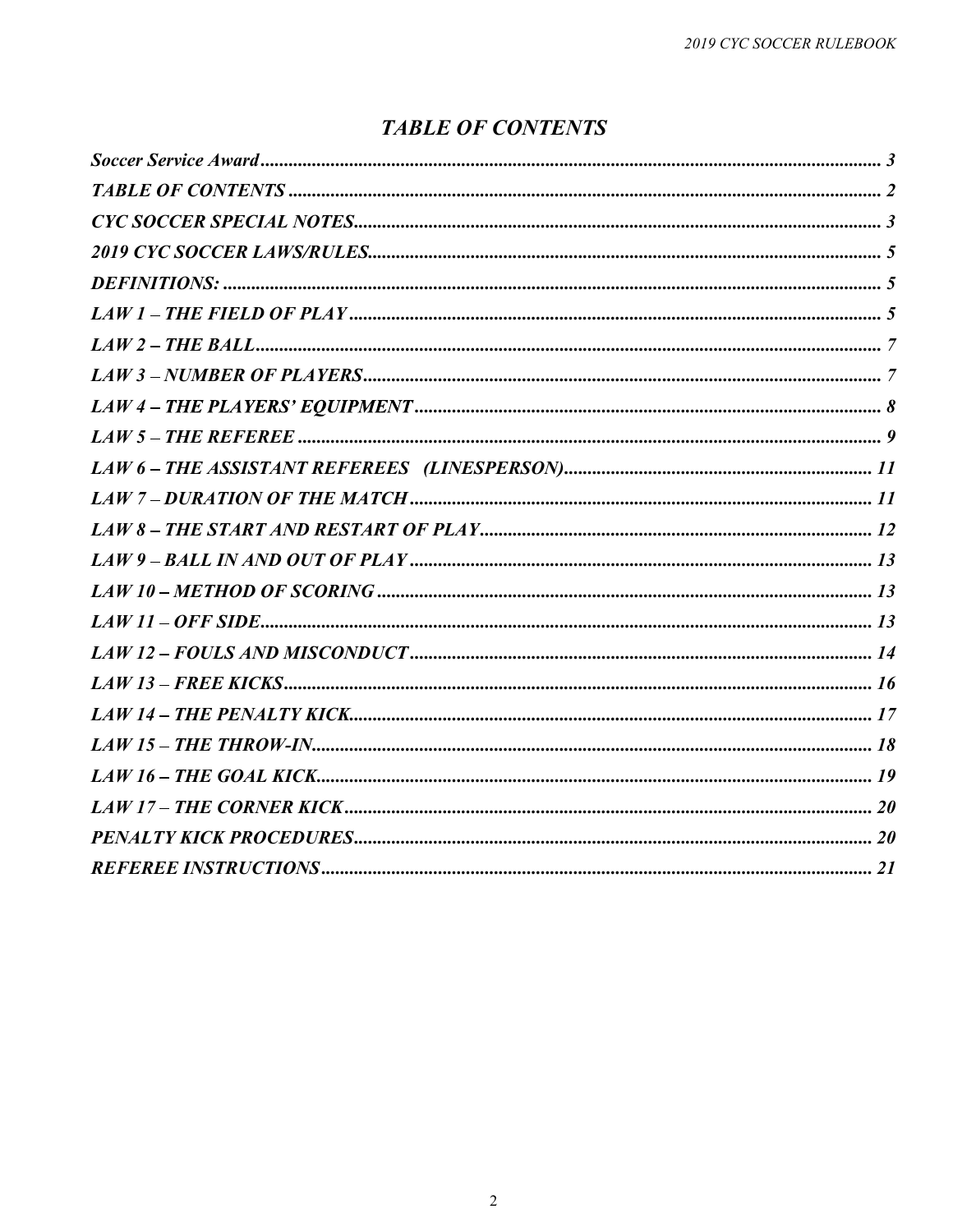## CYC SOCCER SPECIAL NOTES

It is the responsibility of all participants to know the content of this rule book and all matter contained in the CYC Constitution.

1. To be eligible to participate all teams are required to have present at each game played: an official CYC receipted roster and a valid CYC ID Card for each participating player, manager and coach. Electronic copies of rosters and ID Cards are acceptable for league play only. An electronic copy is a reproduction on paper or a copy that can be viewed on an electronic device. ALL Coaches/Managers (head coaches and assistant coaches) are required to have attended/taken the CYC Training Program and have a valid CYC indicating the coach has completed the CYC Coaches Training. Source and an avalial CYC ID Card for each participating player, manager and coach. Electronic<br>soters and ID Cards are acceptable for league play only. An electronic copy is a reproduction on<br>copy that can be viewed on an

All coaches need to have also completed the Archdiocesan requirements on "Protecting God's Children", Missouri Background Check and Code of Ethical Conduct. Check your parish/organization for information on these.

- 2. Each CYC District's Executive Board Member or their representatives reserves the right to require a mandatory review of rosters and ID cards prior to each game of normal league play.
- 3. In all Archdiocesan and all District Playoff games, CYC ID cards and official CYC Receipted Roster must be presented prior to the start of each game to the appointed official, and on request, to the opposing manager.

| the coach has completed the CYC Coaches Training.                                                                                                                                          |                       |  |                       | osters and ID Cards are acceptable for league play only. An electronic copy is a reproduction on<br>copy that can be viewed on an electronic device. ALL Coaches/Managers (head coaches and<br>paches) are required to have attended/taken the CYC Training Program and have a valid CYC<br>O Card which is a Picture ID Card. Coach's ID number must appear on the roster for all coaches |  |  |  |
|--------------------------------------------------------------------------------------------------------------------------------------------------------------------------------------------|-----------------------|--|-----------------------|--------------------------------------------------------------------------------------------------------------------------------------------------------------------------------------------------------------------------------------------------------------------------------------------------------------------------------------------------------------------------------------------|--|--|--|
| s need to have also completed the Archdiocesan requirements on "Protecting God's Children",<br>ackground Check and Code of Ethical Conduct. Check your parish/organization for information |                       |  |                       |                                                                                                                                                                                                                                                                                                                                                                                            |  |  |  |
| review of rosters and ID cards prior to each game of normal league play.                                                                                                                   |                       |  |                       | District's Executive Board Member or their representatives reserves the right to require a                                                                                                                                                                                                                                                                                                 |  |  |  |
|                                                                                                                                                                                            |                       |  |                       | diocesan and all District Playoff games, CYC ID cards and official CYC Receipted Roster must be<br>vrior to the start of each game to the appointed official, and on request, to the opposing manager.                                                                                                                                                                                     |  |  |  |
| <b>Soccer Service Award</b>                                                                                                                                                                |                       |  |                       |                                                                                                                                                                                                                                                                                                                                                                                            |  |  |  |
| 2018 Melanie Sullivan                                                                                                                                                                      | <b>South Central</b>  |  | 2002 Ron Pimmel       | <b>South Central</b>                                                                                                                                                                                                                                                                                                                                                                       |  |  |  |
| 2017 Bob Wendel                                                                                                                                                                            | <b>South County</b>   |  | 2001 Skip Stengel     | Florissant                                                                                                                                                                                                                                                                                                                                                                                 |  |  |  |
| 2016 Don Bowe                                                                                                                                                                              | <b>South County</b>   |  | 2000 Bernie Schepers  | <b>South County</b>                                                                                                                                                                                                                                                                                                                                                                        |  |  |  |
| 2015 Pam Bowen                                                                                                                                                                             | <b>West County</b>    |  | 1999 Jack Haley       | <b>Metro North</b>                                                                                                                                                                                                                                                                                                                                                                         |  |  |  |
| 2014 Mike Cahill                                                                                                                                                                           | <b>St. Charles</b>    |  | 1998 Mike Christensen | <b>North Central</b>                                                                                                                                                                                                                                                                                                                                                                       |  |  |  |
| 2012 Jerry Beckerle                                                                                                                                                                        | <b>St. Louis City</b> |  | 1997 Bill Casner      | <b>North Central</b>                                                                                                                                                                                                                                                                                                                                                                       |  |  |  |
| 2011 Tim Fleming                                                                                                                                                                           | <b>South County</b>   |  | 1996 Don Klaski       | <b>South County</b>                                                                                                                                                                                                                                                                                                                                                                        |  |  |  |
| 2010 Mike Westmoreland                                                                                                                                                                     | <b>St. Louis City</b> |  | 1995 Tony Bommarito   | <b>South County</b>                                                                                                                                                                                                                                                                                                                                                                        |  |  |  |
| 2009 Mike Andrews                                                                                                                                                                          | <b>South Central</b>  |  | 1994 Pat McMahon      | <b>South Central</b>                                                                                                                                                                                                                                                                                                                                                                       |  |  |  |
| 2008 Mike Green                                                                                                                                                                            | <b>South Central</b>  |  | 1993 Jim Camilleri    | <b>St. Louis City</b>                                                                                                                                                                                                                                                                                                                                                                      |  |  |  |
| 2007 Greg Hrbacek                                                                                                                                                                          | <b>South County</b>   |  | 1992 Charlie Cova     | <b>St. Louis City</b>                                                                                                                                                                                                                                                                                                                                                                      |  |  |  |
| 2006 Greg Mueller                                                                                                                                                                          | <b>St. Louis City</b> |  | 1991 Bernie Kilcullen | <b>Florissant</b>                                                                                                                                                                                                                                                                                                                                                                          |  |  |  |
| 2005 Joe Helle                                                                                                                                                                             | <b>St. Louis City</b> |  | 1990 Ken Torretta     | <b>South County</b>                                                                                                                                                                                                                                                                                                                                                                        |  |  |  |
| 2004 Joe LoRusso                                                                                                                                                                           | <b>South County</b>   |  | 1989 Mike Kelly       | Florissant                                                                                                                                                                                                                                                                                                                                                                                 |  |  |  |
| 2003 George Dorenkamp                                                                                                                                                                      | <b>Metro North</b>    |  | 1988 Al Pruesser      | <b>South County</b>                                                                                                                                                                                                                                                                                                                                                                        |  |  |  |

### Soccer Service Award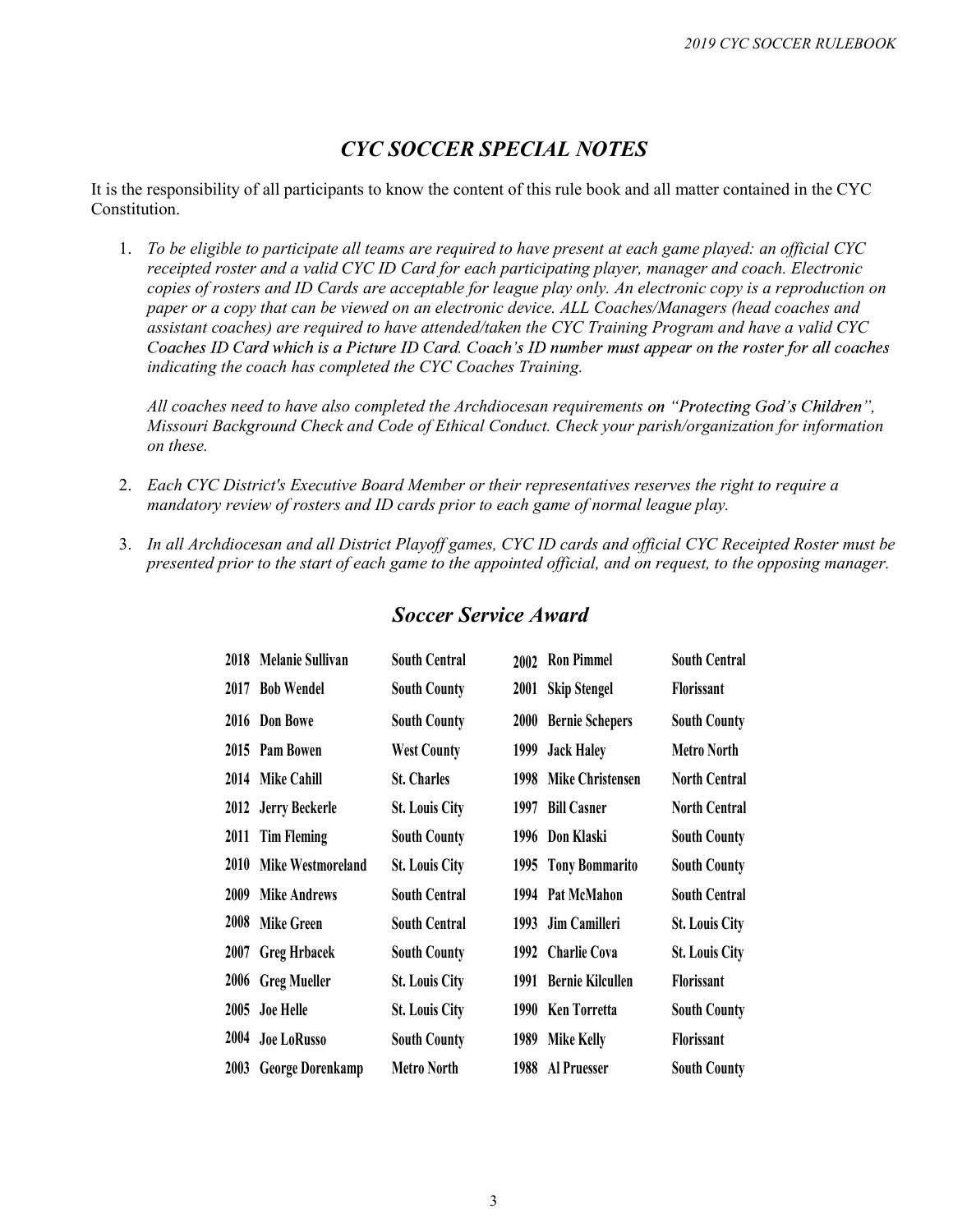- 2019 CYC SOCCER RULEBOOK<br>pinted game officials must<br>ager is allowed to observe the<br>ir ID card to the appointed 4. In all contests where ID and Roster checks are required or requested, the appointed game officials must verify each player visually with ID card and official roster. The opposing manager is allowed to observe the verification process. Late players, prior to entering the game, must display their ID card to the appointed official.
- 5. Roster and ID Cards (for players, managers and coaches) need to be presented prior to the start of the game. If unable to present, that person should not participate.

If a paper or electronic copy of an Official CYC Roster is not presented prior to the game, then the game will be declared a forfeit and not played. The grace period (see Rule 5, Article 5) for the start of the game is available to present the required materials.

A coach/manager cannot participate in the game until their CYC Picture ID is presented or an electronic copy of it is presented. If there are no rostered (or coaches waivered by the district for the game) meeting this requirement, then the game will be declared a forfeit and not played. The grace period for the start of the game is available to present the required materials if there are no qualifying coaches.

A player cannot participate in the game until a CYC Picture ID is presented or an electronic copy of it is presented. The grace period for the start of the game is available to present the required materials. If there are not enough players to start the game, players for other teams can be used as long as they are on a current roster and a CYC picture ID is provided. (Electronic copies can be used.) In that situation, the game is declared a forfeit.

6. Archdiocesan Championships-- Playoffs for All Girls and Parochial Boys Divisions will be November 13-17, 2019 hosted by West County CYC District. Playoffs for Boys Divisions will be November 20-24, 2019 hosted by South Central CYC District. (Spirit Games will be held November 30 2019 hosted by St Charles CYC District.)

Pre-Playoff Meeting: All teams entering Archdiocesan Playoffs for Girls and Parochial Boys Divisions must have a representative at the meeting on Monday, November 11, 2019 at 6:30pm. All teams entering Archdiocesan Playoffs for Boys Divisions must have a representative at the meeting on Monday, November 18, 2018 at 6:30pm. Meetings will be held in the Fleur de Lis Room at the Cardinal Rigali Center, 20 Archbishop May Drive, St. Louis, 63119. Official receipted rosters and ID Cards should be reviewed for accuracy prior to this meeting. If a problem is found, cards and roster should be presented at this meeting.

### **POTENTIAL CONFLICTS**

Any team that has a chance to advance from their district and qualify for the Archdiocesan Championships that might have a potential religious or school conflict at any time during the dates of playoffs should notify the CYC Office immediately of such potential conflict. Coaches coaching two CYC teams in the Archdiocesan Playoffs is a conflict and should be submitted. Please provide the nature of your conflict and the time of the conflict. Conflict form to use is posted on our website. Please be advised that if the conflict is for an entire weekend, that we will most likely not be able to schedule around your conflict.

Conflicts received after November 6, 2019 (for Girls/Parochial Boys teams) and November 13, 2019 (Boys teams) may not be able to be accommodated without a penalty.

\*\* If a conflict is Parish/School related, please send a letter from your parish/school to verify the event. \*\*ANY conflict brought forth after November 6, 2019 (for Girls/Parochial Boys teams) and November 13, 2019 (Boys teams) will have a \$50.00 fee. This includes religious or school conflicts.

\*\* Do not wait until you have received your bracket to notify us of the conflict. If you have an event during playoff time, it is a POTENTIAL conflict. (Will also attempt to consider other conflicts if submitted by the indicated date.)

Conflicts should be emailed to *Championshipconflicts@archstl.org.* Championship Conflict Form can be found on the CYC Soccer web page.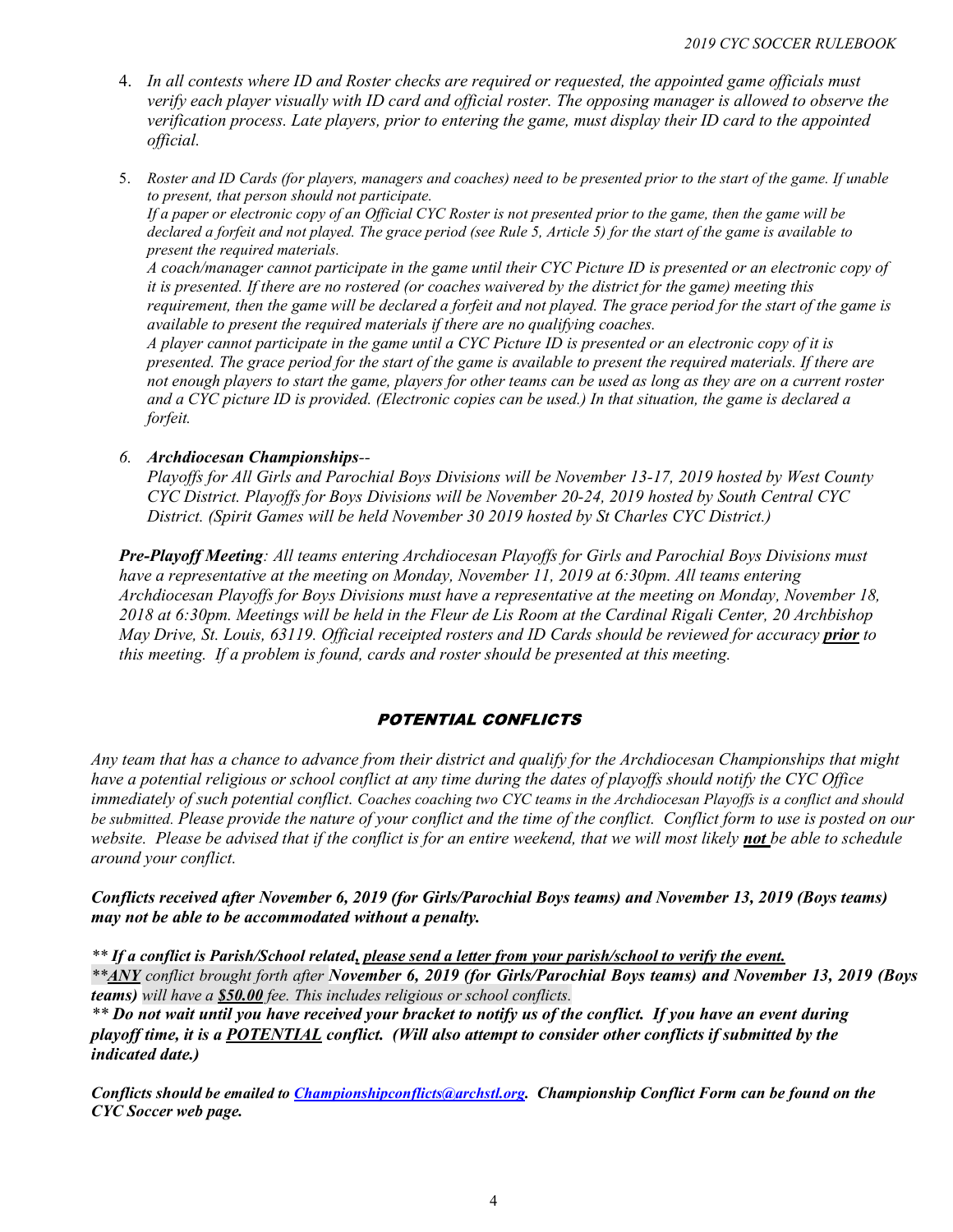2019 CYC SOCCER RULEBOOK<br>layoff meeting on November<br>arochial Boys) will be Any team forfeiting or dropping out of the Archdiocesan Championships after the playoff meeting on November 2019 CYC SOCCER RULEBOOK<br> **Any team forfeiting or dropping out of the Archdiocesan Championships after the playoff meeting on November<br>
11 (Girls and Parochial Boys Divisions) and November 18 (Boys Divisions Except Paroch** assessed the forfeiture fee of \$250.00.

7. In 11-12<sup>th</sup> Grade & 9-10<sup>th</sup> Grade DIVISIONS there must be one adult, with a CYC ID card, on the bench for the entire game. This adult will be responsible for the team's actions. An adult is considered someone 21 years of age. All players must have a CYC Photo ID Card.

It is a protestable item for any team not complying with the above conditions and may result in forfeiture.

- 8. Coaches and players should be aware that according to Rule X of the 2018-2019 CYC Constitution, they could be disciplined for their conduct at tournaments.
- 9. MINIMUM PLAYING REQUIREMENT All eligible players on the bench must participate in each game. Failure to do so may result in forfeiture. If injury or disciplinary action occurs during a game, the coach must notify the officials prior to the start of the next game. The District Chairman or Sports Chairman has the authority to further discipline the coach or manager. It is the manager's responsibility that each player plays at least 1/4 of each game. Failure to comply with the spirit of this policy may result in disciplinary action by the district/parish.

The 25% minimum playing time will be mandatory during all "District or Archdiocesan" playoff games. This applies to regulation playing time only.

Failure to comply with the minimum playing time during playoffs will result in a disciplinary hearing for the manager for each player not playing the minimum and may also result in forfeiture of game.

- 10. The game official and opposing coach/manager must be notified prior to the start of a game of a nonparticipating player due to injury or disciplinary reasons if said player is to be seated on the bench.
- 11. SUSPENSIONS MAY CARRY OVER TO THE NEXT SPORT COACHED OR PLAYED.
- 12. The Home Team is responsible for leading the Pre-Game Prayer.

## 2019 CYC SOCCER LAWS/RULES

### DEFINITIONS:

- (1) WARNING A verbal reprimand, not to be considered a "caution" (yellow card).
- (2) CAUTION Yellow Card issued.
- (3) EJECTION Red Card issued.
- (4) "WHEN PLAY STOPS" When the whistle blows.
- (5) PLAYER  $-$  A team member who has legally entered the game.
- (6) SUBSTITUTION Bench Reserve.

## $LAW$  1 – THE FIELD OF PLAY

#### **Dimensions**

The field of play must be rectangular. The length of the touchline must be greater than the length of the goal line. Length: minimum 90 m (100 yds.) Width: minimum 45 m (50 yds.) maximum 120 m (130 yds.) maximum 90 m (100 yds.)

Field Markings<br>The field of play is marked with lines. These lines belong to the areas of which they are boundaries.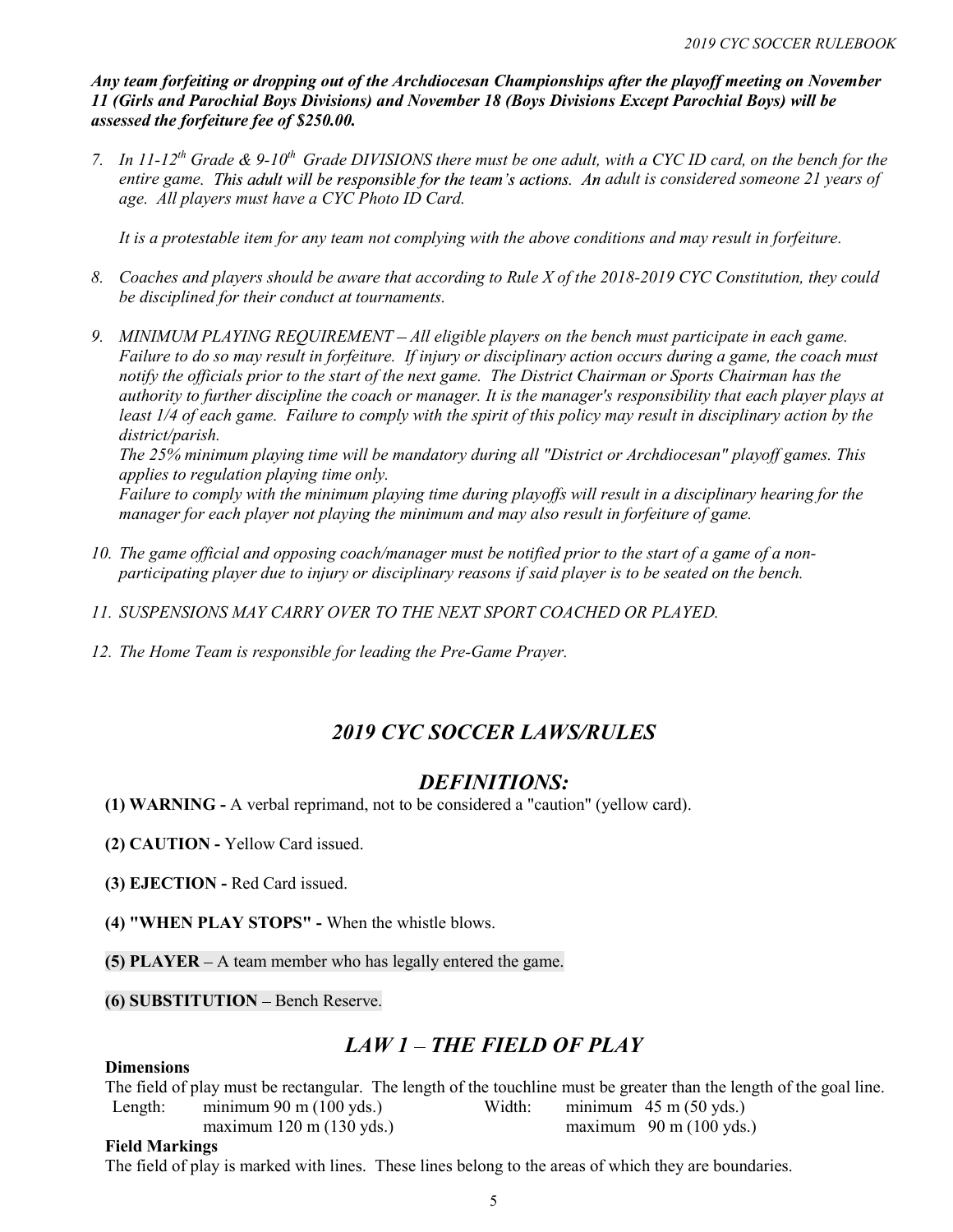2 longer boundary lines are called touch lines. 2 shorter lines are called goal lines.

All lines are not more than 12 cm (5 in) wide.

The field of play is divided into two halves by a halfway line.

The center mark is indicated at the midpoint of the halfway line. A circle with a radius of 9.15 m (10 yds) is marked around it.

### The Goal Area

A goal area is defined at each end of the field as follows:

Two lines are drawn at right angles to the goal line, 5.5 m (6 yds.) from the inside of each goalpost. These lines extend into the field of play for a distance of 5.5 m (6 yds.) and are joined by a line drawn parallel with the goal line. The area bounded by these lines and the goal line is the goal area.

#### The Penalty Area

A penalty area is defined at each end of the field as follows:

Two lines are drawn at right angles to the goal line, 16.5 m (18 yds.) from the inside of each goalpost. These lines extend into the field of play for a distance of 16.5 (18 yds.) and are joined by a line drawn parallel with the goal line. The area bounded by these lines and the goal line is the penalty area.

Within each penalty area a penalty mark is made 11 m (12 yds.) from the midpoint between the goalposts and equidistant to them. An arc of a circle with a radius of 9.15 m (10 yds.) from each penalty mark is drawn outside the penalty area.

#### Flag-posts

A flag post, not less than 1.5 m (5 ft) high, with a non-pointed top and a flag is placed at each corner.

Flag-posts may also be placed at each end of the halfway line, not less than 1 m (1 yd) outside the touchline. The Corner Arc

A quarter circle with a radius of  $1 \text{ m}$  (1 yd) from each corner flag post is drawn inside the field of play.

### Goals

Goals must be placed on the center of each goal line.

They consist of two upright posts equidistant from the corner flag-posts and joined at the top by a horizontal crossbar.

The distance between the posts is 7.32 m (8 yds.) and the distance from the lower edge of the crossbar to the ground is  $2.44 \text{ m} (8 \text{ ft})$ .

Both goalposts and the crossbar have the same width and depth that do not exceed 12 cm (5 in). The goal lines are the same width as that of the goalposts and the crossbar. Nets may be attached to the goals and the ground behind the goal, provided that they are properly supported and do not interfere with the goalkeeper.

The goalposts and crossbars must be white.

#### **Safety**

Goals must be anchored securely to the ground/ Portable goals may only be used if they satisfy this requirement. At the discretion of the district, field size and goal post size will be left optional for the purpose of maximum use of area soccer fields and to be in proportion to the age of the children.

The coaching box may be marked as determined by the field. If not marked it is the area 10 yards each side of the center line if the teams are on opposite sides of the field. If teams are on the same side of the field, it is 10 yards from the team's side of the center line.

This means that no coach can be positioned behind the team goalie.

## DECISIONS of the INTERNATIONAL F.A. BOARD

#### \*Decision 1

If the crossbar becomes displaced or broken, play is stopped until it has been repaired or replaced in position. If a repair is not possible, the match is abandoned. The use of a rope to replace the crossbar is not permitted. If the crossbar can be repaired, the match is restarted with a dropped ball at the place where the ball was located when play was stopped.

#### \*Decision 2

Goalposts and crossbars must be made of wood, metal or other approved material. Their shape may be square, rectangular, round or elliptical and they must not be dangerous to players.

#### \*Decision 3

A mark may be made off the field of play, 9.15 meters (10 yds.) from the corner arc and at right angles to the goal lines to ensure that this distance is observed when a corner kick is being taken.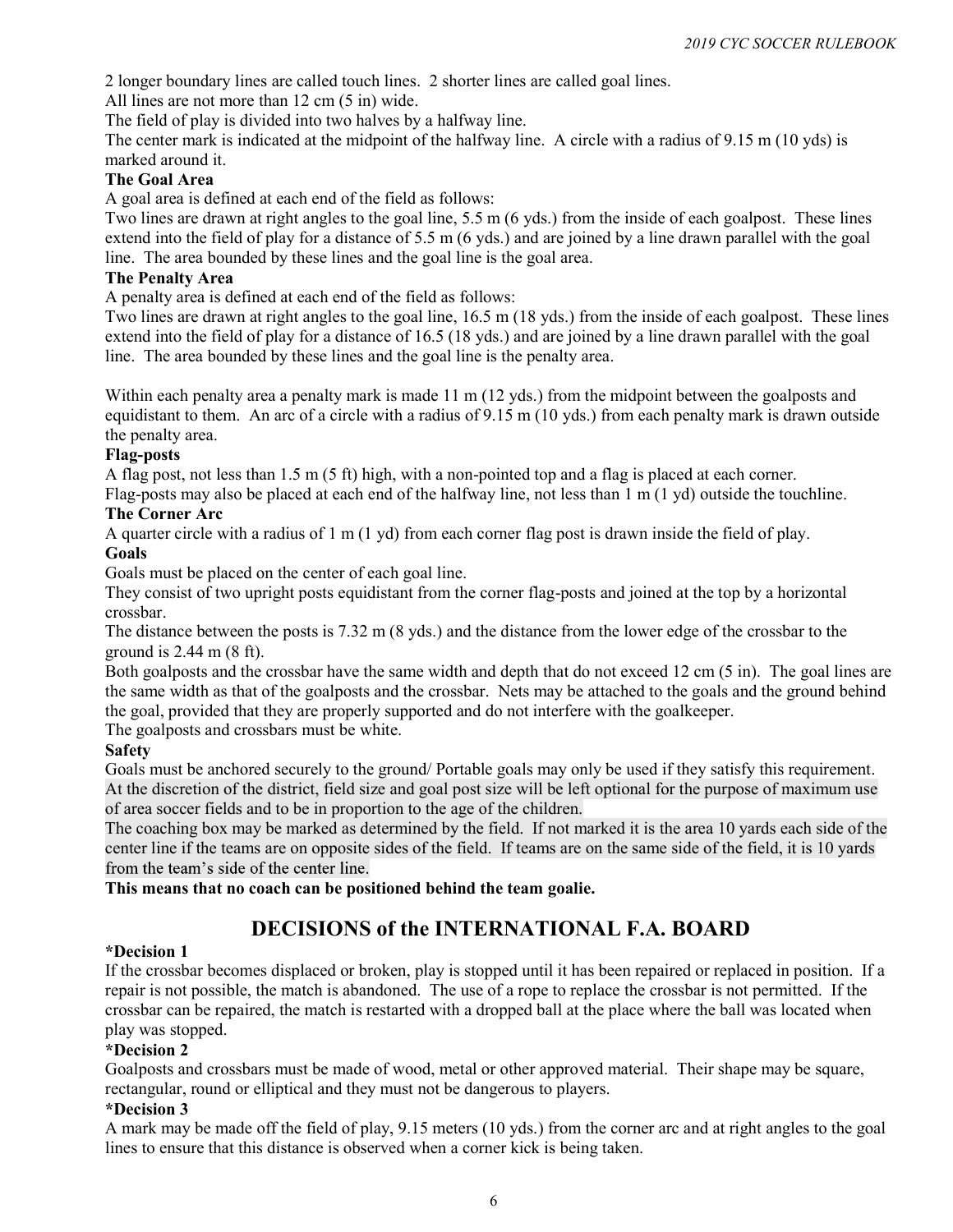## $LAW$  2 – THE BALL

#### Qualities and Measurements

The ball is:

- $\triangleright$  spherical
- $\triangleright$  made of leather or other suitable material
- $\geq$  of a circumference of not more than 70 cm (28 ins) and not less than 68 cm (27ins)  $\geq$  not more than 450 g (16 oz) in weight and not less than  $410 \text{ g}$  (14 oz) at the start of the match

 $\geq$  of a pressure equal to 0.6 - 1.1 atmosphere (600 - 1100 g/cm2) at sea level (8.5 lbs/sq in - 15.6 lbs/sq in) Replacement of a Defective Ball

If the ball bursts or becomes defective during the course of a match:

- $\triangleright$  the match is stopped
- $\triangleright$  the match is restarted by dropping the replacement ball at the place where the first ball became defective

If the ball bursts or becomes defective while still not in play at a kick-off, goal kick, corner kick, free kick, penalty kick or throw in:

 $\triangleright$  \*the match is restarted accordingly

The ball may not be changed during the match without the authority of the referee.

#### The approved ball sizes are as follows:

11-12<sup>th</sup> Grade (Junior), 9-10<sup>th</sup> Grade (Juvenile), Parochial, 8<sup>th</sup> Grade (Intermediate) and 7<sup>th</sup> Grade (Cadet) Divisions . . . # 5  $6^{\text{th}}$  Grade (Crusader), 5 $^{\text{th}}$  Grade (Midget) and 3-4 $^{\text{th}}$  Grade (Bantam) Divisions  $\ldots\ldots\ldots\ldots\ldots\ldots\ldots\#$  4 1 st -2nd Grade (Atom) Division..................................At District Discretion

## MOLTEN - THE OFFICIAL SOCCER BALL OF CYC SPORTS

## $LAW 3 - NUMBER$  OF PLAYERS

A match is played by two teams, each consisting of not more than eleven players, one of whom is the goalkeeper. A match may not start or continue if either team consists of fewer than seven players.  $1<sup>st</sup> - 2<sup>nd</sup> Grades$  (Atom Division), some Districts are playing with less than eleven players. Please contact your District for this information. All games must start on time. A fifteen minute grace period may be given at district's discretion. If fifteen minutes after the scheduled starting time of each game, a team fails to field at least seven players, the game shall be forfeited to the team having the required number of players unless the team has an excuse satisfactory to the District Soccer Committee.

Unlimited free substitution shall be permitted, subject to the following restrictions:

Free substitution is authorized. Substitutes may enter the game only when beckoned from a designated area by the referee, after being verbally informed by a coach of the desire to substitute at the following times:

1) Goal Kick

2) Throw in (If the team in possession substitutes player (s) then the opposing team May also substitute player (s). Coaches must have players up and ready to go into the game prior to calling the substitution.)

3) Goal

4) Half Time

5) Injury on the field, if the coach comes on the field. (Substitution for this player is mandatory, even if it is the goalie, if a substitute is available. Both teams may make unlimited substitutions at this time, provided the substitutes are present at the center line, when play is ready to resume.

6) If a player, coach or official is bleeding, or any blood is found on a uniform, equipment or field/court, play must be stopped.<br>- If the blood is on the player, coach/manager or official, that person should be given the appropriate

- treatment to stop the bleeding and cover the wound. The player must come out of the game/match
- for treatment. If the bleeding can not be stopped, they may not continue in the game/match.<br>If blood is on the uniform, it must be completely cleaned or the uniform changed before the person can participate in the game/match. In this situation the uniform does not have to match, it can be a t-shirt with a number. If this is a number change, no penalty for changing numbers.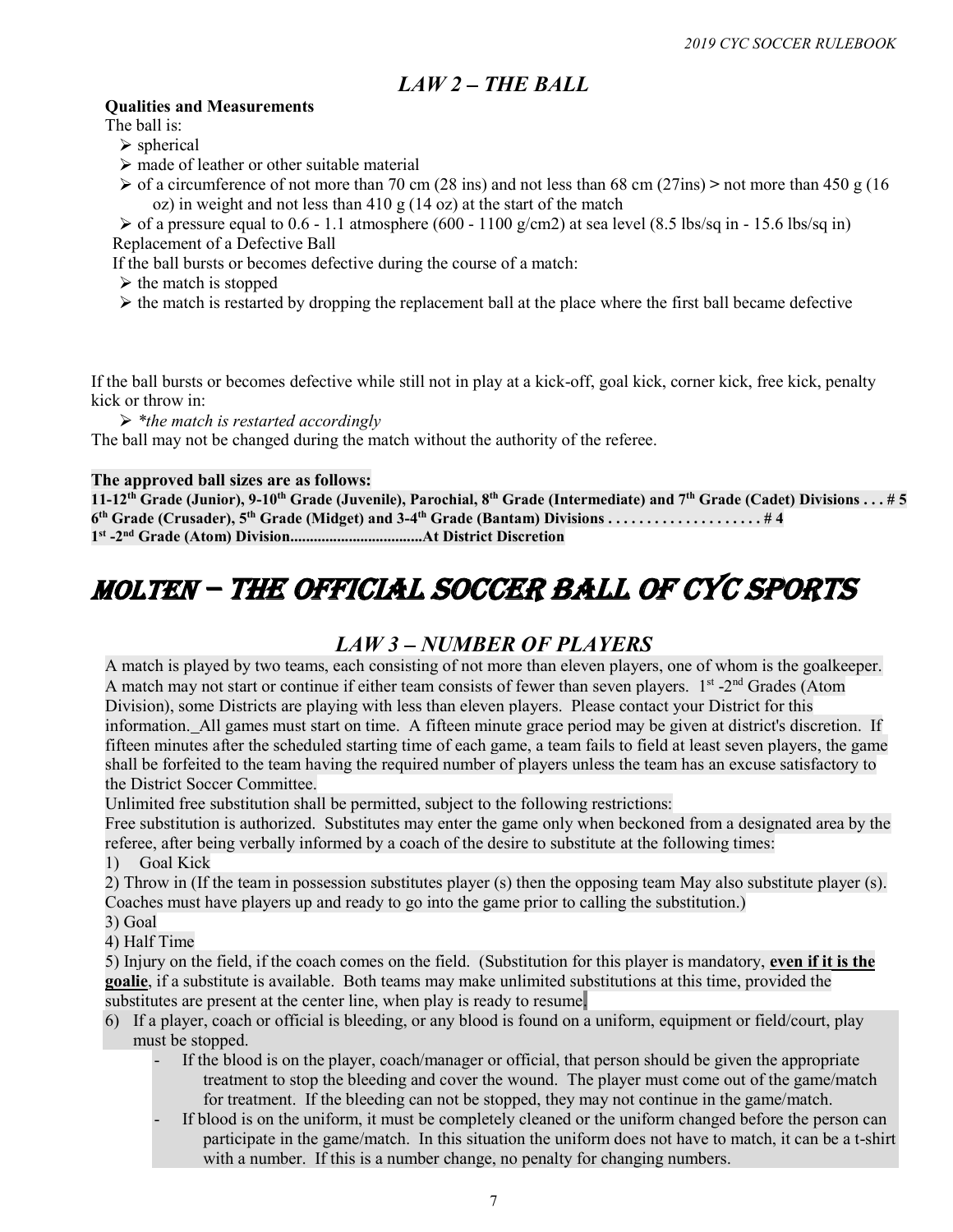- If the blood is on equipment or the field/court it must be cleaned before play can continue. If a ball cannot be cleaned, it should be replaced.
- 2019 CYC SOCCER RULEBOOK<br>lay can continue. If a ball<br>onscious that player shall be removed from the game and not allowed to return to play in that game.
- 2019 CYC SOCCER RULEBOOK<br>
17) If an official or a coach determines a player to be unconscious or apparently unconscious that player shall<br>
2019 CYC SOCCER RULEBOOK<br>
2019 CYC SOCCER RULEBOOK<br>
2019 CHC SOCCER RULEBOOK<br>
2019 8) For Yellow Carded Player (Substitution for this player is mandatory if a substitute is available. The opposing team may also substitute an equal number, one for one. In the event that the offending team does not have a substitute available, the opposing team may still substitute one player.
- 9) Corner Kick (If the team in possession substitutes player(s) then the opposing team may also substitute player(s). Coaches must have players up and ready to go into the game prior to calling the substitution.)

### Changing the Goalkeeper

Any of the other players may change places with the goalkeeper, provided that:

- $\triangleright$  the referee is informed before the change is made.
- $\triangleright$  the change is made during a stoppage in the match.
- $\triangleright$  changing the Goalkeeper during any of the nine aforementioned situations implies that referee's permission has been given.

### Infringements/Sanctions

If a substitute enters the field of play without the referee's permission:

- $\blacktriangleright$ play is stopped
- the substitute is cautioned, shown the yellow card and required to leave the field of play
- play is restarted with a dropped ball at the place it was located when play was stopped  $\blacktriangleright$

If a player changes places with the goalkeeper without the referee's permission before the change is made:

- play continues  $\blacktriangleright$
- $\blacktriangleright$ the players concerned are cautioned and shown the yellow card when the ball is next out of play

### Restart of Play

If a play is stopped by the referee to administer a caution:

 $\triangleright$  the match is restarted by an indirect free kick, to be taken by a player of the opposing team from the place where the ball was located when play was stopped

If play is stopped by the referee because of an injury while the goalie has the ball in his possession: the restart -the goalie will be given possession of the ball and the 6 second rule will apply.

(See Law 12, Page 25.)

### Players and Substitutes Sent Off

A player who has been sent off before the kick-off may be replaced only by one of the substitutes.

A substitute, who has been sent off, either before the kick-off or after play has started, may not be replaced.

## LAW 4 – THE PLAYERS' EQUIPMENT

A player must not use equipment or wear anything that is dangerous to himself or another player (including any kind of jewelry).

Basic Equipment--The basic compulsory equipment of a player is:

- a jersey or shirt ➤
- $\blacktriangleright$ shorts
- ➤ stockings
- shin guards ➤
- $\blacktriangleright$ footwear

#### Shin guards

- $\blacktriangleright$ are covered entirely by the stockings
- $\blacktriangleright$ are made of a suitable material (rubber, plastic, or similar substances)
- provide a reasonable degree of protection

### **Goalkeepers**

each goalkeeper wears colors which distinguish him from the other players, the referee and the assistant referees (If the referee(s) or the goalkeeper do not have a different colored shirt, then allowing them to have the same color shirt is permissible.)

### Coaches Responsibilities

- Each head coach shall be responsible for ensuring that each of his/her players is properly and legally equipped.
- $\blacktriangleright$ The head coach shall receive the first caution issued (yellow card) for an illegally equipped player when: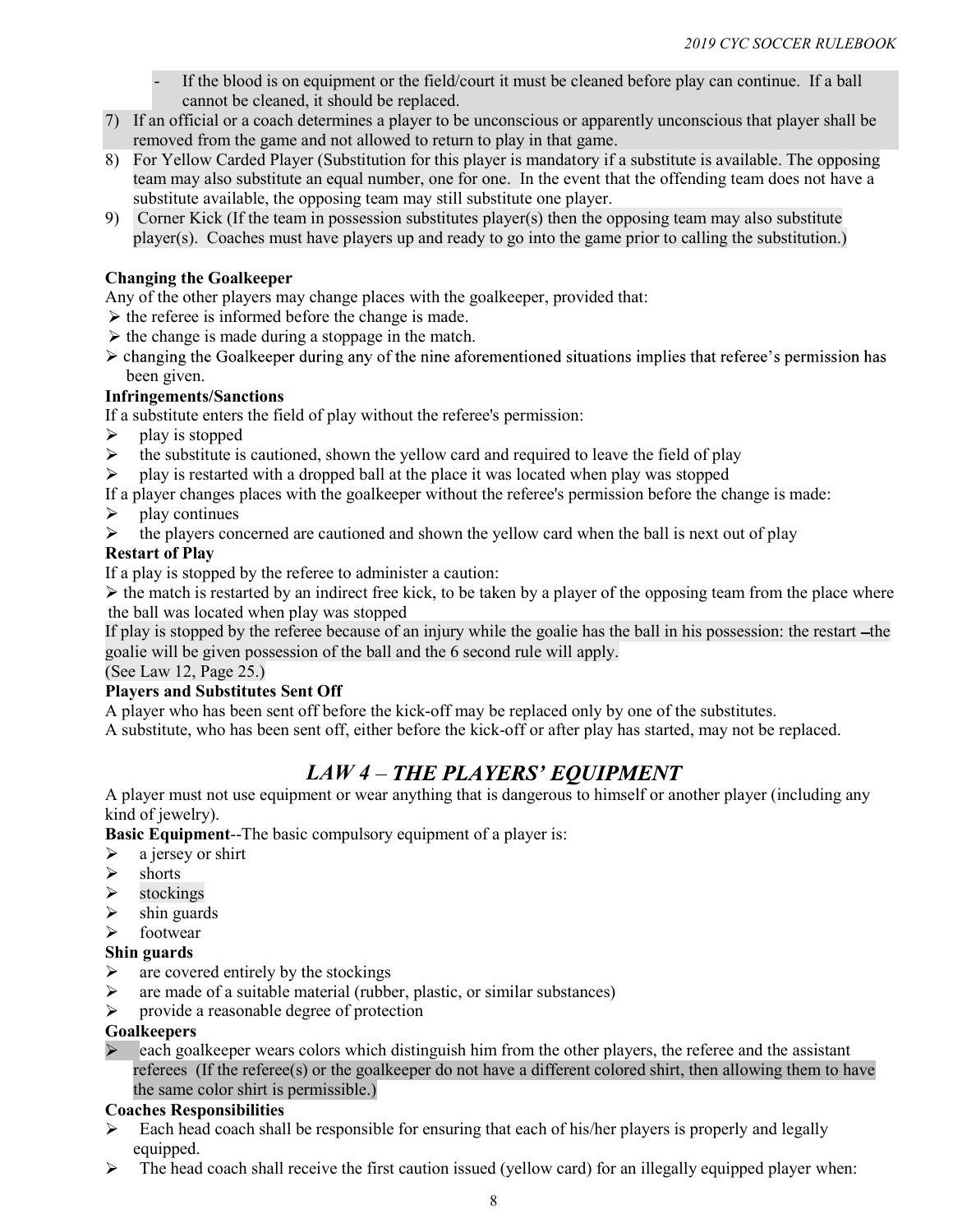- 2019 CYC SOCCER RULEBOOK<br>as permitted by CYC rules)<br>ed directly to the player(s) and 1. Player is wearing any type of jewelry (except religious or medical as permitted by CYC rules)
- 2. Player wearing illegal shoes (metal studs or baseball shoes)
- 

All subsequent cautions (yellow cards) for illegally equipped player (s) shall be issued directly to the player(s) and not to the head coach.

2019 CY<br>
2. Player is wearing any type of jewelry (except religious or medical as perm<br>
2. Player wearing illegal shoes (metal studs or baseball shoes)<br>
3. Player not wearing shin guards)<br>
quent cautions (yellow cards) for An illegally equipped player shall be instructed to leave the field of play when the ball next ceases to be in play. Play shall not be stopped of an infringement of this rule except where the referee may stop play immediately where there is a dangerous situation.

The player(s) must be removed and may be replaced at the time of the caution to the coach or player(s).

The removed player(s) may re-enter at the next legal substitution opportunity only after reporting to an official who shall be satisfied the player's equipment and uniform are in order.

#### Infringements/Sanctions

For any infringement of this Law:

- play need not be stopped
- the player at fault is instructed by the referee to leave the field of play to correct his equipment
- the player leaves the field of play when the ball next ceases to be in play, unless he has already corrected his  $\blacktriangleright$ equipment
- any player required to leave the field of play to correct their equipment does not re-enter without the referee's permission

 $\blacktriangleright$ the referee checks that the player's equipment is correct before allowing him to re-enter the field of play A player who has been required to leave the field of play because of an infringement of this Law and who enters (or re-enters) the field of play without the referee's permission is cautioned and shown the yellow card. Restart of Play

If play is stopped by the referee to administer a caution:

 $\triangleright$  the match is restarted by an indirect free kick taken by a player of the opposing side, from the place where the ball was located when the referee stopped the match

 (A) All teams are required to wear parish issued uniforms. Shirts must be of a similar color. Shorts must be of a similar color. Socks must be of a similar color. All shirts must have a permanently attached number on the back of their shirts. The shirts must be tucked inside the shorts. The size of the number will be left to the discretion of the district. Players without numbers or with duplicate numbers will not be allowed to participate after their team's first scheduled league game. Players without proper uniforms should not be allowed to play.

(B) In the opinion of the referee, where teams have similar colored uniforms, the home team shall wear a shirt/pinnie of a contrasting color over their numbered jerseys.

(C) Goalies must have a numbered field jersey at the field.

(D) Casts are not legal. A cast is made of plaster, metal or other hard substance in its final form. This applies to players and officials.

> Commentary: Prosthetic limbs may be worn provided a medical statement has been obtained from and signed by a doctor stating that the limb is no more dangerous to the player or other participants than a corresponding natural limb and the first referee determines the player will not gain an artificial advantage.

(E) Any exposed metal on finger or knee brace may be considered legal if covered by soft material and taped. This applies to players and officials.

(F) No jewelry is allowed even if covered by tape. If a religious or medical medallion is worn it must be taped to the body under the uniform. Seniors may wear flat wedding bands. Only soft pliable hair accessories are permissible.

(G) Properly worn shin guards are required or a player must leave the field at the next stoppage of play.

(H) Metal spikes and/or detachable spikes are not allowed. Baseball/Softball type cleat shoes are not allowed.

## $LAW$  5 - THE REFEREE

### The Authority of the Referee

Each match is controlled by a referee who has full authority to enforce the Laws of the Game in connection with the match to which he has been appointed.

#### Powers and Duties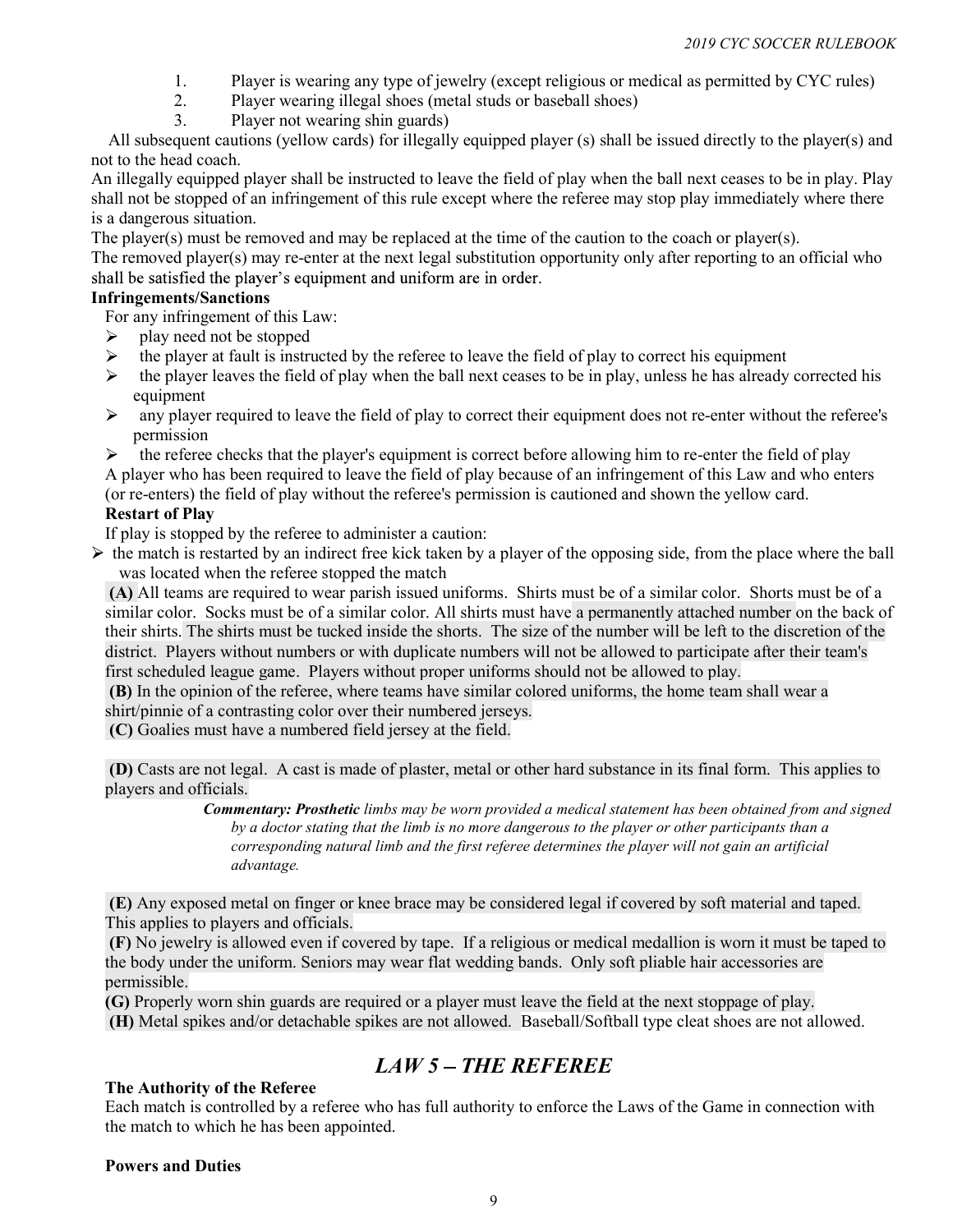The Referee:

- $\triangleright$  enforces the Laws of the Game
- $\triangleright$  controls the match in co-operation with the assistant referees and, where applicable, with the fourth official
- ensures that any ball meets the requirements of Law 2
- ensures that the players' equipment meets the requirements of Law 4 ➤
- acts as timekeeper and keeps a record of the match  $\blacktriangleright$
- stops, suspends or terminates the match, at his discretion, for any infringements of the Laws  $\blacktriangleright$
- stops, suspends or terminates the match because of outside interference of any kind  $\blacktriangleright$
- stops the match if, in his opinion, a player is seriously injured and ensures that he is removed from the field of play
- allows play to continue until the ball is out of play if a player is, in his opinion, only slightly injured
- ensures that any player bleeding from a wound leaves the field of play. The player may only return on receiving a signal from the referee, who must be satisfied that the bleeding has stopped.
	- The open wound must be covered with the appropriate bandages.
- $\triangleright$  allows play to continue when the team against which an offense has been committed will benefit from such an advantage and penalizes the original offense if the anticipated advantage does not ensue at that time
- punishes the more serious offense when a player commits more than one offense at the same time  $\blacktriangleright$
- $\triangleright$  takes disciplinary action against players guilty of cautionable and sending-off offenses. He is not obligated to take this action immediately but must do so when the ball next goes out of play.
- $\triangleright$  takes action against team officials who fail to conduct themselves in a responsible manner and may at his discretion, expel them from the field of play and its immediate surrounds
- $\triangleright$  acts on the advice of assistant referees regarding incidents which he has not seen
- $\triangleright$  ensures that no unauthorized persons enter the field of play
- restarts the match after it has been stopped
- provides the appropriate authorities with a match report which includes information on any disciplinary action ➤ taken against players, and/or team officials and any other incidents which occurred before, during or after the match

#### Decisions of the Referee

Decisions of the referee regarding facts connected with play are final. The referee may only change a decision on realizing that it is incorrect or, at his discretion, on the advice of an assistant referee, provided that he has not restarted play.

## DECISIONS of the INTERNATIONAL F.A. BOARD

#### Decision 1

A referee or where applicable, an assistant referee or fourth official) is not held liable for: any kind of injury suffered by a player, official or spectator any damage to property of any kind any other loss suffered by an individual, club, company, association or other body, which is due to any decision which he may take under the terms of the Laws of the Game or in respect of the normal procedures required to hold, play and control a match.

#### This may include:

- $\triangleright$  a decision that the condition of the field of play or its surrounds or that the weather conditions are such as to allow or not allow a match to take place
- $\triangleright$  a decision to abandon a match for whatever reason
- $\triangleright$  a decision as to the condition of the fixtures or equipment used during a match including the goalposts, crossbar, flag-posts and the ball
- $\triangleright$  a decision to stop or not to stop a match due to spectator interference or any problem in the spectator area
- $\triangleright$  a decision to stop or not to stop play to allow an injured player to be removed from the field of play for treatment
- $\triangleright$  a decision to request or insist that an injured player be removed from the field of play for treatment
- $\triangleright$  a decision to allow or not to allow a player to wear certain apparel or equipment
- $\triangleright$  a decision (in so far as this may be his responsibility) to allow any persons to be present in the vicinity of the field of play
- $\triangleright$  any other decision which he may take in accordance with the Laws of the Game or in conformity with his duties under the terms FIFA, confederation, national association or league rules or regulations under which the match is played

#### Decision 2

#### Facts connected with play shall include whether a goal is scored or not and the result of the match.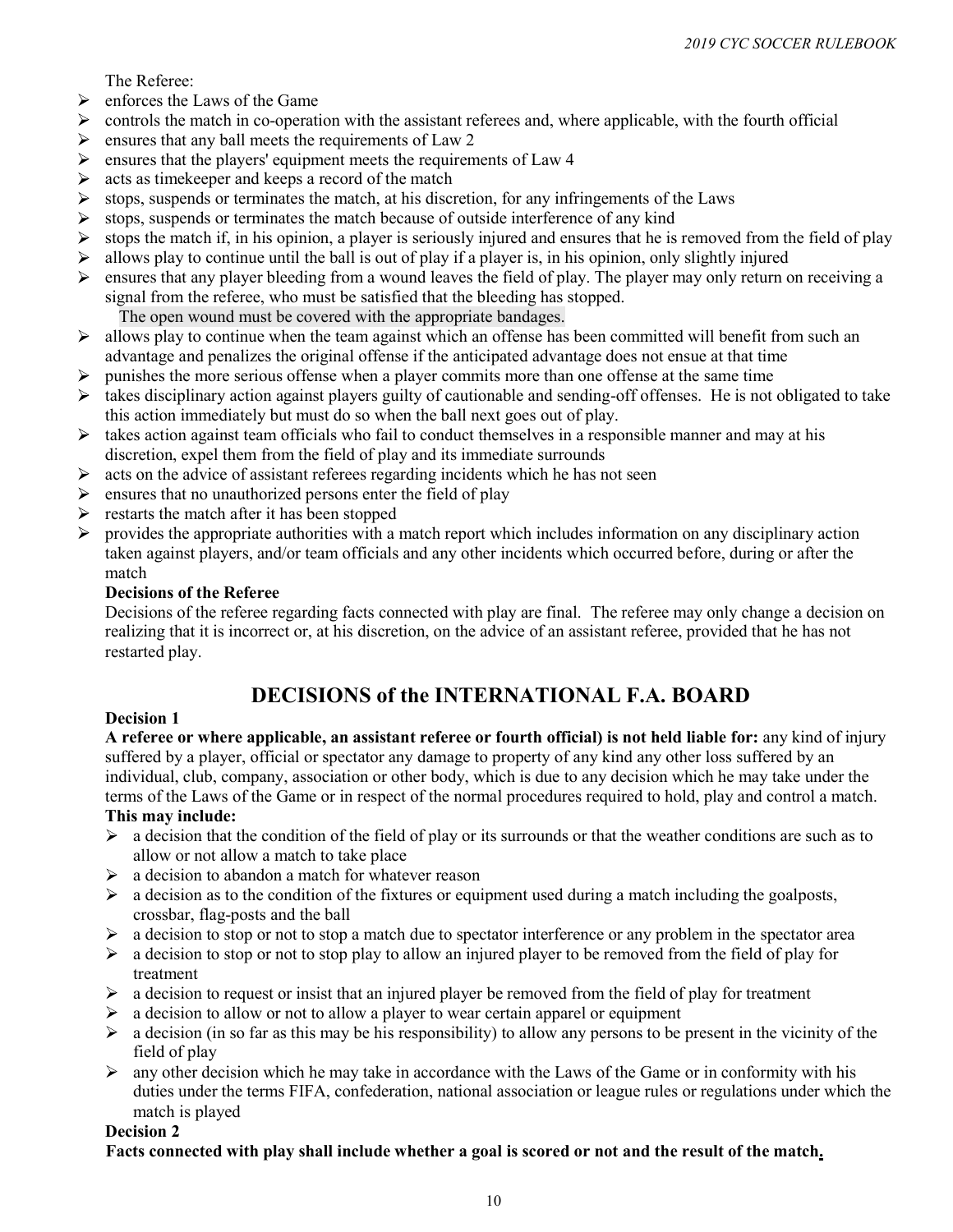## LAW 6 - THE ASSISTANT REFEREES (LINESPERSON)

#### **Duties**

Two assistant referees are appointed whose duties, subject to the decision of the referee, are to indicate:

- when the whole of the ball has passed out of the field of play
- which side is entitled to a corner kick, goal kick or throw-in ➤
- when a player may be penalized for being in an offside position  $\blacktriangleright$
- when a substitution is requested  $\blacktriangleright$
- $\blacktriangleright$ when misconduct or any other incident has occurred out of the view of the referee

#### Assistance

The assistant referees also assist the referee to control the match in accordance with the Laws of the Game. In the event of undue interference or improper conduct, the referee will relieve an assistant referee of his duties and make a report to the appropriate authorities.

| (1) Period of Play:                  |                            |
|--------------------------------------|----------------------------|
| <b>LENGTH OF MATCH</b>               |                            |
| <b>SENIOR</b>                        | <b>45 MINUTE HALVES</b>    |
| $11-12$ <sup>TH</sup> GRADE (JUNIOR) | <b>35 MINUTE HALVES</b>    |
| 9-10 <sup>TH</sup> GRADE (JUVENILE)  | <b>35 MINUTE HALVES</b>    |
| <b>PAROCHIAL</b>                     | <b>35 MINUTE HALVES</b>    |
| 8 <sup>TH</sup> GRADE (INTERMEDIATE) | <b>35 MINUTE HALVES</b>    |
| 7 <sup>TH</sup> GRADE (CADET)        | <b>35 MINUTE HALVES</b>    |
| 6 <sup>TH</sup> GRADE (CRUSADER)     | <b>30 MINUTE HALVES</b>    |
| 5 <sup>TH</sup> GRADE (MIDGET)       | <b>30 MINUTE HALVES</b>    |
| 3-4TH GRADE (BANTAM)                 | <b>25 MINUTE HALVES</b>    |
| 1 <sup>-2ND</sup> GRADE (ATOM)       | <b>District Discretion</b> |

## LAW 7 - DURATION OF THE MATCH

In all divisions, there will be five (5) minutes between halves.

Allowance shall be made in either half for all time lost through substitution, the transport of injured players, timewasting or other causes, the amount of which shall be a matter for the discretion of the Referee.

NOTE: If a game is suspended by the Referee, before the completion of the time specified in the rules, for any reason stated in Law V, it will be rescheduled as follows:

If suspended in the first half, it will be replayed in full.

If suspended in the second half, (based on the Referee's time) if 75% of the entire game has been completed the game will be considered complete all others will be replayed in full.

Archdiocesan Playoff games will be replayed in their entirety.

Time shall be extended to permit a penalty-kick being taken at or after the expiration of either half.

A game shall be ended, at the losing team's discretion, if after 75% of the game has been played and one team is ahead by 5 goals or secures the 5 goals difference anytime after this 75%. This rule applies to all league and district playoff games (District discretion, it does not apply to  $1^{st}$ - $2^{nd}$  Grade (Atom) and  $3^{rd}$ - $4^{th}$  Grade (Bantam) Divisions.

#### \*During Archdiocesan Championship games, the game will declared over if after 75% of the game has been played and one team is ahead by 5 goals or secures the 5 goals difference anytime after this 75%.

Lightning/Thunder Policy-Officials will remove all participants from the field of play at the first sign of a lightning flash or thunder. They will instruct the participants that the game is suspended and that they should move to a place of safety. A waiting period of 20 minutes will take place after the first flash seen and an additional 20 minutes from the last flash seen before play is resumed. After a maximum of 30 minutes of wait time, the game will be postponed and rescheduled as a rainout. Games played earlier in the day/night will have no effect on the later games unless there is still lightning in the area.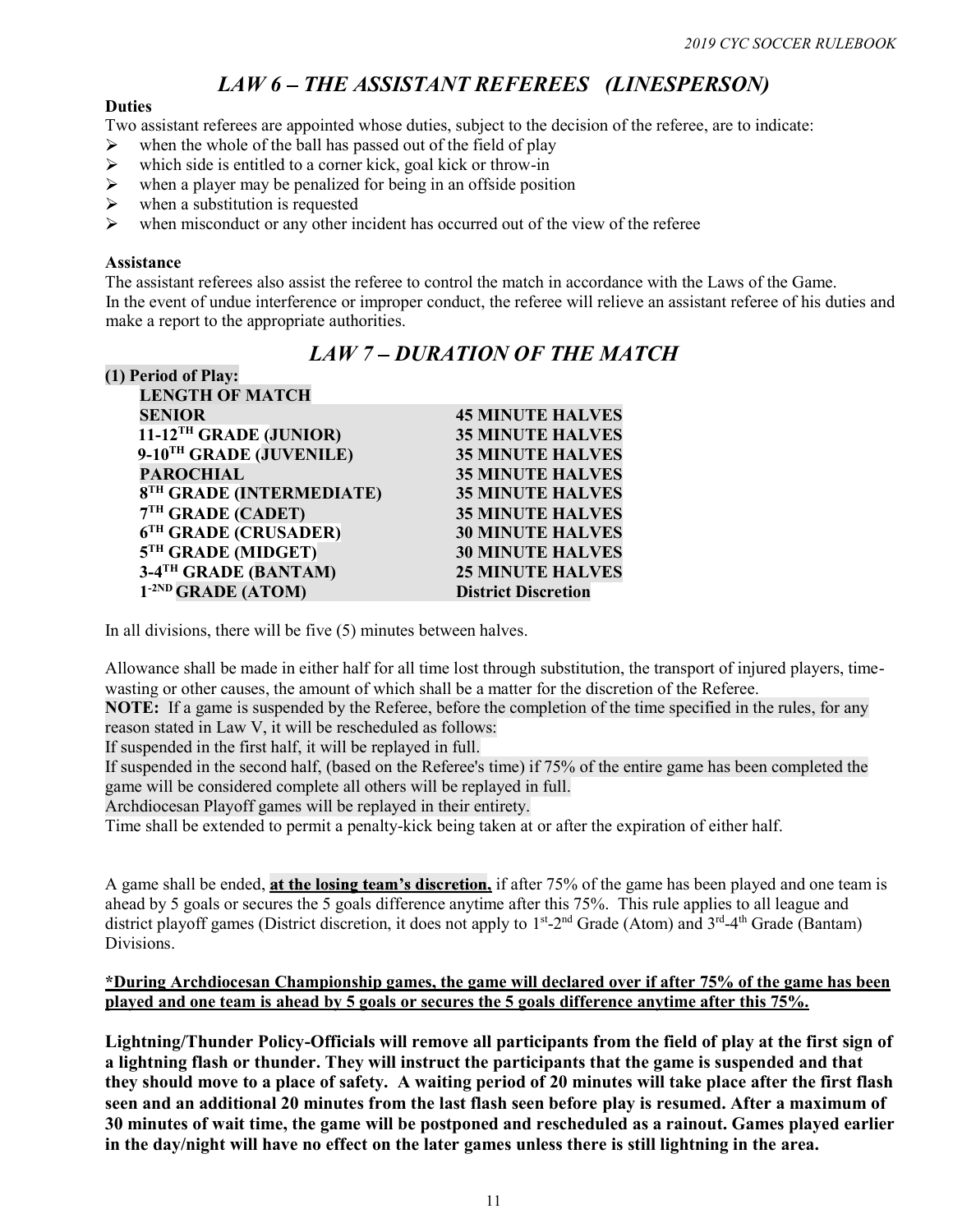#### OVERTIME REQUIREMENT - (PLAYOFFS ONLY) - DURATION OF THE GAME

2019 CYC SOCCER RULEBOOK<br> **GAME**<br>
mediate), Parochial, 9-10<sup>th</sup><br>
nute (Golden Goal) overtime a) In the 5<sup>th</sup> Grade (Midget), 6<sup>th</sup> Grade (Crusader), 7<sup>th</sup> Grade (Cadet), 8<sup>th</sup> Grade (Intermediate), Parochial, 9-10<sup>th</sup> Grade (Juvenile) and  $11$ -12<sup>th</sup> Grade (Junior) Divisions teams will play (2) two 15 minute (Golden Goal) overtime periods. A team playing short because of an ejection would continue to play short for all overtime periods. b) A coin flip shall decide choice of goals for the first "sudden victory" time period. Goals will be changed for the second overtime period, if needed.

c) If the game remains tied after all overtime periods have been played, penalty kicks shall be used to decide the winner. Any player on the field or on the bench for that game may take a penalty kick or play goal. Coaches shall give the officials a list of their kickers prior to the start of penalty kicks. An ejected player may not participate. d) In the final Archdiocesan Championship Game penalty kicks will not be used. If the game has ended in a tie at the end of regulation time and (2) two sudden victory overtime periods, the teams shall be declared Co-Champions.

## LAW 8 - THE START AND RESTART OF PLAY

#### Preliminaries

#### The visiting team should call the coin toss.

A coin tossed and the team that wins the toss decides which goal it will attack in the first half or if they will kickoff to start the match. The visiting team should call the coin toss.

The team that loses the coin toss either gets to choose direction (if the winner chose to kick-off) or gets to kick-off first.

The teams switch ends to start the second half and the team that did not kick-off to start the first half gets the kickoff for the second half.

#### Kick-Off

A kick-off is a way of starting or restarting play:

- $\triangleright$  at the start of the match
- $\triangleright$  after a goal has been scored
- $\triangleright$  at the start of the second half of the match
- $\triangleright$  at the start of each period of extra time, where applicable A goal may be scored directly from the kick-off.

#### Procedure

- $\triangleright$  all players are in their own half of the field
- $\triangleright$  the opponents of the team taking the kick-off are at least 9.15m (10 yds.) from the ball until it is in play
- $\triangleright$  the ball is stationary on the center mark
- $\triangleright$  the referee gives a signal
- $\triangleright$  the ball is in play when it is kicked and moves in any direction (Note: the ball does not have to roll its circumference for it to be in play.)
- $\triangleright$  the kicker does not touch the ball a second time until it has touched another player After a team scores a goal, the kick-off is taken by the other team.

#### Infringements/Sanctions

If the kicker touches the ball a second time before it has touched another player:

 $\triangleright$  an indirect kick is awarded to the opposing team to be taken from the place where the infringement occurred For any other infringement of the kick-off procedure:

 $\triangleright$  the kick-off is retaken

#### Dropped Ball

A dropped ball is a way of restarting the match after a temporary stoppage which becomes necessary, while the ball is in play, for any reason not mentioned elsewhere in the Laws of the Game.

#### Procedure

The referee drops the ball at the place where it was located when play was stopped.

#### Play restarts when the ball touches the ground.

#### Infringements/Sanctions

The ball is dropped again: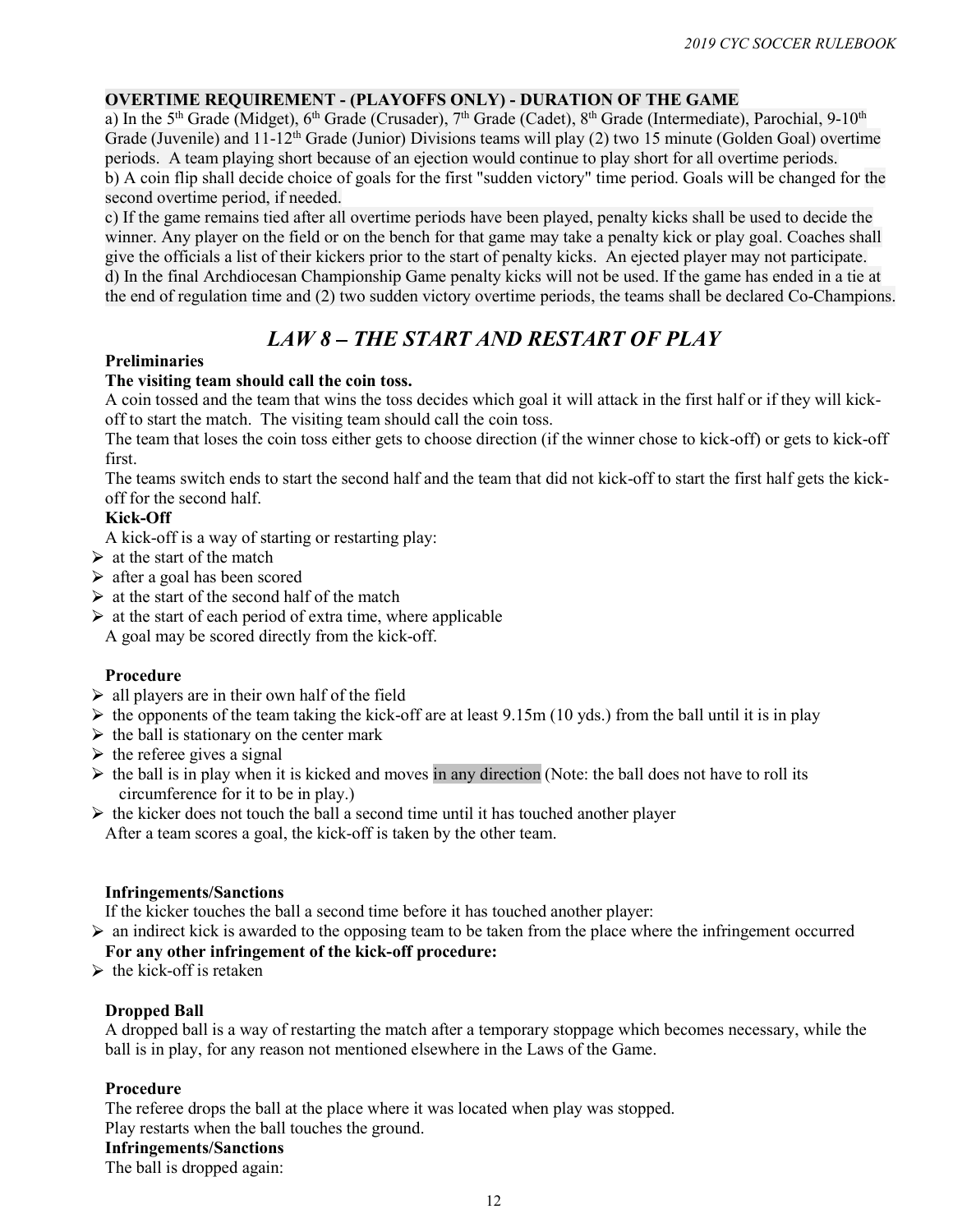- $\triangleright$  if it is touched by a player before it makes contact with the ground
- $\triangleright$  if the ball leaves the field of play after it makes contact with the ground, without a player touching it

#### Special Circumstances

 A free kick awarded to the defending team inside its own goal area is taken from any point within the goal area. An indirect free kick awarded to the attacking team in its opponents' goal area taken from the goal area line parallel to the goal line at the point nearest to where the infringement occurred.

 A dropped ball to restart the match after play has been temporarily stopped inside the goal area takes place on the goal area line parallel to the goal line at the point nearest to where the ball was located when play was stopped.

\*Restart after temporary suspension: due to an injury or any unusual situation, if one team is clearly in possession of the ball, the game shall be restarted by an indirect kick by the team in possession of the ball at the point where the ball was when play was suspended. Should there not be clear possession at the time play was suspended due to an injury or any usual situation, there will be a drop ball at the spot where the ball was declared dead, subject to any provisions under other rules.

## $LAW$  9 - RALL IN AND OUT OF PLAY

#### Ball Out of Play

The ball is out of play when:

- $\triangleright$  it totally crosses the goal-line or touch-line, whether on the ground or in the air
- $\triangleright$  play has been stopped by the referee

#### Ball in Play

The ball is in play at all other times, including when:

- $\triangleright$  it rebounds from a goalpost, crossbar or corner flag post and remains in the field of play
- $\triangleright$  it rebounds from either the referee or an assistant referee when they are on the field of play

## LAW 10 - METHOD OF SCORING

#### Goal Scored

A goal is scored when the whole of the ball has passed over the goal-line, between the goalposts and under the crossbar, provided that no infringement of the Laws of the Game has been committed previously by the team scoring the goal.

#### Winning Team

The team scoring the greatest number of goals during a match is the winner. If both teams score an equal number of goals, or if no goals are scored, the match is drawn.

## $LAW$  11 – OFF SIDE

#### Offside Position

It is not an offense in itself to be in an offside position.

A player is in an off-side position if:

 $\triangleright$  he is nearer to his opponents' goal line than both the ball and the second last opponent

A player is not in an offside position if:

- $\triangleright$  he is in his own half of the field of play or
- $\triangleright$  he is even with the second last opponent or
- $\triangleright$  he is even with the last two opponents

#### **Offense**

A player in an offside position is only penalized if, at the moment the ball touches or is played by one of his team, he is, in the opinion of the referee, involved in active play by:

- $\triangleright$  interfering with play or
- $\triangleright$  interfering with an opponent or
- $\geq$  gaining an advantage by being in that position

#### No Offense

There is no offside offense if a player receives the ball directly from:

- $\triangleright$  from a goal-kick or
- $\triangleright$  a throw-in or
- $\triangleright$  a corner kick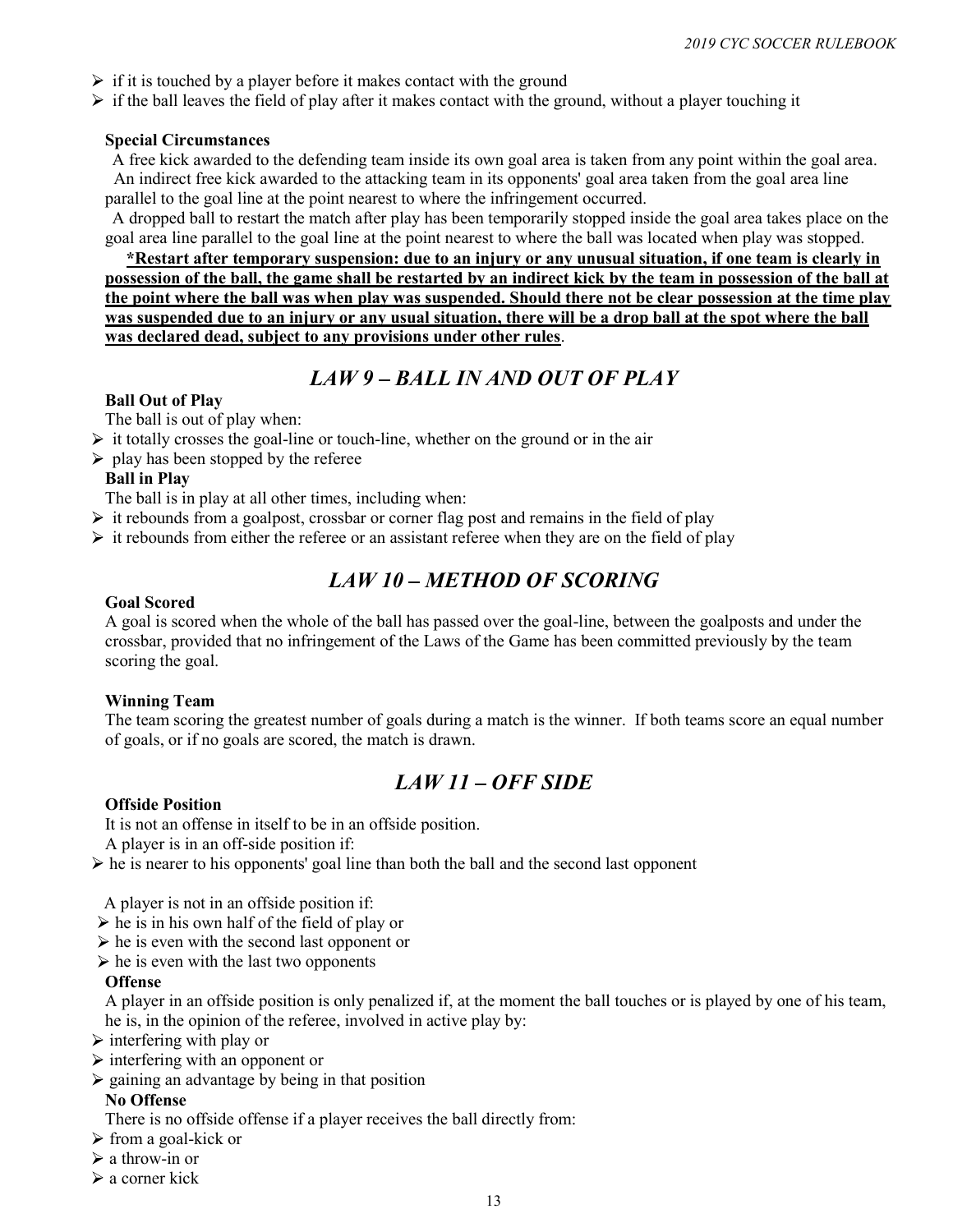#### Infringements/Sanctions

2019 CYC SOCCER RULEBOOK<br>1 to be taken from the place For any offside offense, the referee awards an indirect free kick to the opposing team to be taken from the place where the infringement occurred.

## LAW 12 - FOULS AND MISCONDUCT

Fouls and misconduct are penalized as follows:

#### Direct Free Kick

A direct free kick is awarded to the opposing team if a player commits any of the following six offenses in a manner considered by the referee to be careless, reckless or using excessive force:

- $\triangleright$  kicks or attempts to kick an opponent
- $\triangleright$  trips or attempts to trip opponent
- $\triangleright$  jumps at an opponent
- charges an opponent
- $\triangleright$  strikes or attempts to strike an opponent
- $\triangleright$  pushes an opponent

A direct free kick is also awarded to the opposing team if a player commits any of the following four offenses:

- $\triangleright$  tackles an opponent to gain possession of the ball, making contact with the opponent before touching the ball
- $\triangleright$  holds an opponent
- $\triangleright$  spits at an opponent
- $\triangleright$  handles the ball deliberately (except for the goalkeeper within his own penalty-area)
- A direct free kick is taken from where the offense occurred.

### Penalty Kick

A penalty kick is awarded if any of the above ten offenses is committed by a player inside his own penalty area, irrespective of the position of the ball, provided it is in play.

#### Indirect Free Kick

An indirect free kick is awarded to the opposing team if a player, in the opinion of the referee, commits any of the following offenses:

- $\triangleright$  plays in a dangerous manner
- $\triangleright$  impedes the progress of an opponent
- $\triangleright$  prevents the goalkeeper from releasing the ball from his hands
- $\triangleright$  in grade four and younger grade levels, intentionally (in the referee's opinion) strikes the ball with his head (persistent infringement of this rule shall NOT result in a caution)
- $\triangleright$  commits any other offense, not previously mentioned in Law 12, for which play is stopped to caution or dismiss a player.

An indirect free kick is also awarded to the opposing team if a goalkeeper, inside his own penalty area, commits any of the following five offenses:

- $\triangleright$  takes more than six seconds while controlling the ball with his hand(s), before releasing it from his possession
- $\triangleright$  Touches the ball again with his hand(s) after it has been released from his possession and has not touched any player
- $\triangleright$  touches the ball with his hand(s) after it has been deliberately kicked to him by a team-mate, (excludes Atom division (Kindergarten,  $1^{st}$  &  $2^{nd}$  grades))
- $\triangleright$  touches the ball with his hand(s) after he has received it directly from a throw in taken by a team-mate, (excludes Atom division (Kindergarten, 1<sup>st</sup> & 2<sup>nd</sup> grades))<br>  $\triangleright$  wastes time

The indirect free kick is taken from where the offense occurred.

### Disciplinary Sanctions

Cautionable Offenses

A player, coach or bench personnel shall be cautioned (yellow card) for:

- $\triangleright$  Entering or leaving the field of play (except through the normal course of play) without the permission of an official;
- $\triangleright$  Persistent infringement of any of the laws/rules of the game;
- $\triangleright$  Objecting by word of mouth or action to any decision given by an official (dissent);
- $\triangleright$  Any incidental use of vulgar or profane language;
- $\triangleright$  Unsporting conduct, including, but not limited to:
	- a. Coaching outside the team area;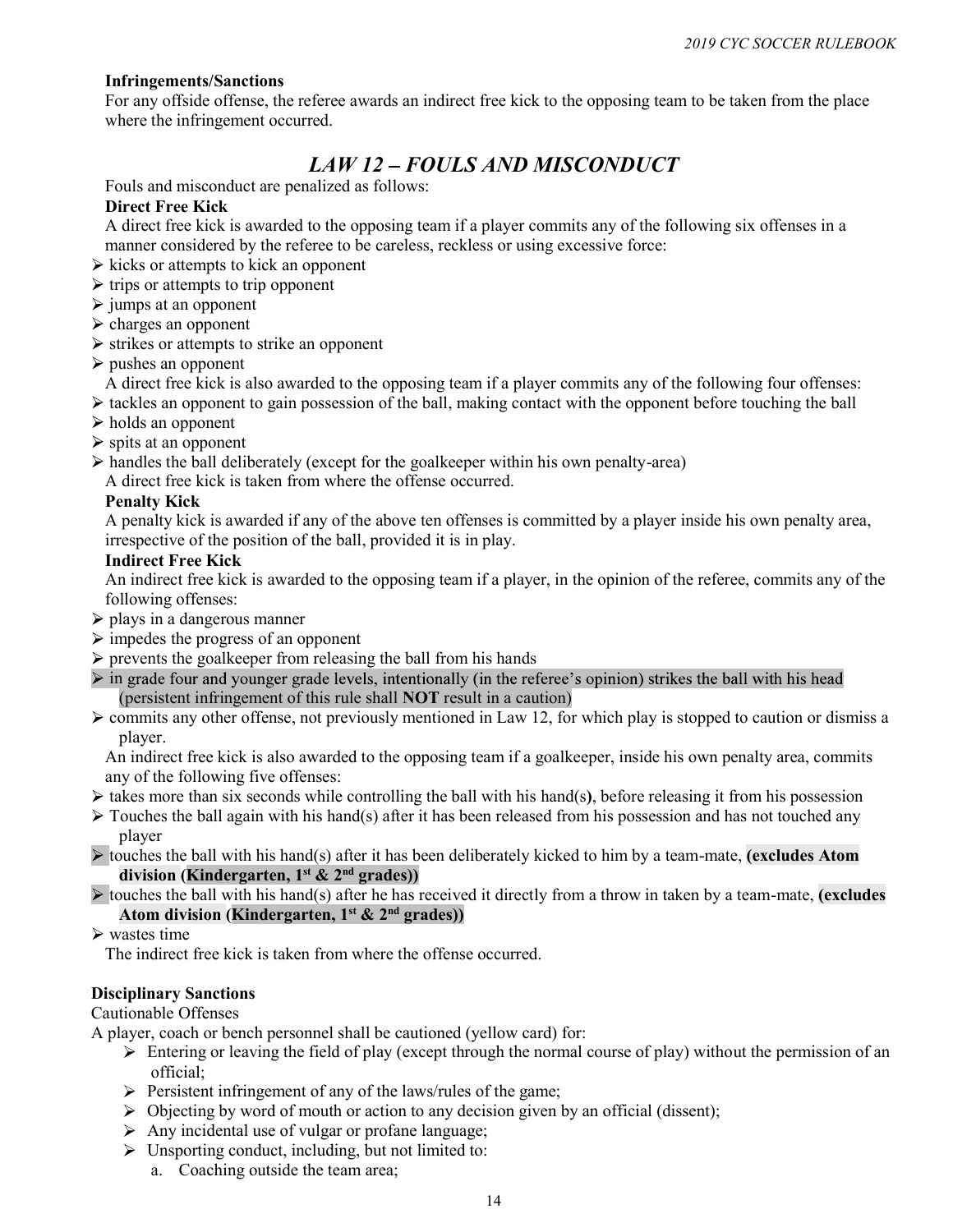- b. Unnecessary delay (kicking, throwing the ball away on a free kick, etc.); b. Unnecessary delay (kicking, throwing the ball away on a free kick, etc.);<br>
c. Holding a shirt, short, etc.;<br>
d. Deliberate handball to stop an attack;<br>
e. Deliberate tactical foul;<br>
f. Faking an injury;<br>
g. Simulating a
- c. Holding a shirt, short, etc.;
- 
- e. Deliberate tactical foul;
- f. Faking an injury;
- g. Simulating a foul;
- h. Player who displays reckless play;
- i. Illegally equipped player, per law 4;
- j. Any delayed, excessive or prolonged act(s) by which a player(s) attempts to focus attention upon himself/herself and/or prohibits a timely restart of the game;
- k. A player (other than the goalkeeper within his/her own penalty area) deliberately handles the ball, attempting to prevent a goal, and the goal is scored;
- l. A player commits a foul, attempting to deny an obvious goal-scoring opportunity, and the goal is scored;
- m. Use of any tobacco products or electronic cigarettes at the game site during the period of jurisdiction of the officials;
- n. fails to respect the required distance when play is restarted with a corner kick or free kick

PENALTY: A cautioned player shall leave the field if his/her team has any available substitute players, who may replace the cautioned player. Should the team with the cautioned player elect to play shorthanded, the cautioned player may not re-enter nor be replaced until the next legal substitution opportunity.

Two Yellow Cards in one 30-day period may result in a MINIMUM of a one-match suspension [next played soccer match(s)]. Each additional Yellow Card during that period may result in an additional minimum one-match suspension [next played soccer match(s)]. This policy applies to players, coaches, and managers. Note: A District Representative will confirm that the suspension shall be imposed. However, it is the manager's/coach's responsibility to assure that the player does not participate in the match.

#### Sending-Off Offenses

A player, coach or bench personnel shall be disqualified (red card) for:

- $\triangleright$  exhibiting violent conduct;
- $\triangleright$  taunting use of word or act to incite or degrade an opposing player, coach, referee or other individual; NOTE: The CYC disapproves of any form of taunting which is intended or designed to embarrass, ridicule or
- demean others under any circumstances including the basis of race, religion, gender or national origin.
- $\triangleright$  subsequent (second) caution in the same match;
- $\triangleright$  committing serious foul play
	- 1. any play in which the player commits one of the offenses punishable with a direct free kick (or penalty kick if the offense takes place by a defender in the penalty area) and uses disproportionate and unnecessary force against and opponent while playing for the ball.
	- 2. A player (other than a goalkeeper within his/her own penalty area) deliberately handles the ball, attempting to prevent a goal and the goal is not scored;
	- 3. A player commits a foul, attempting to deny an obvious goal-scoring opportunity, and the goal is not scored.
- $\triangleright$  Spitting at an opponent, teammate, game official or other individual;
- Using insulting, offensive or abusing language or gesture;
- $\triangleright$  Leaving the team area to enter the field where a fight or altercation is taking place unless summoned by an official;

PENALTY: A disqualified player must leave the field and may not return or be substituted for, and the player's team must play short. The disqualified player is restricted to the team area. Disqualified team members who are not players are restricted to the team area and may not enter the game. Disqualified adult team are personnel must leave the vicinity of the playing area.

## DECISIONS of the INTERNATIONAL F.A. BOARD

#### $\triangleright$  Decision 1

A player who commits a cautionable or sending-off offense, either on or off the field of play, whether directed towards an opponent, a team-mate, the referee, an assistant referee or any other person, is disciplined according to the nature of the offense committed.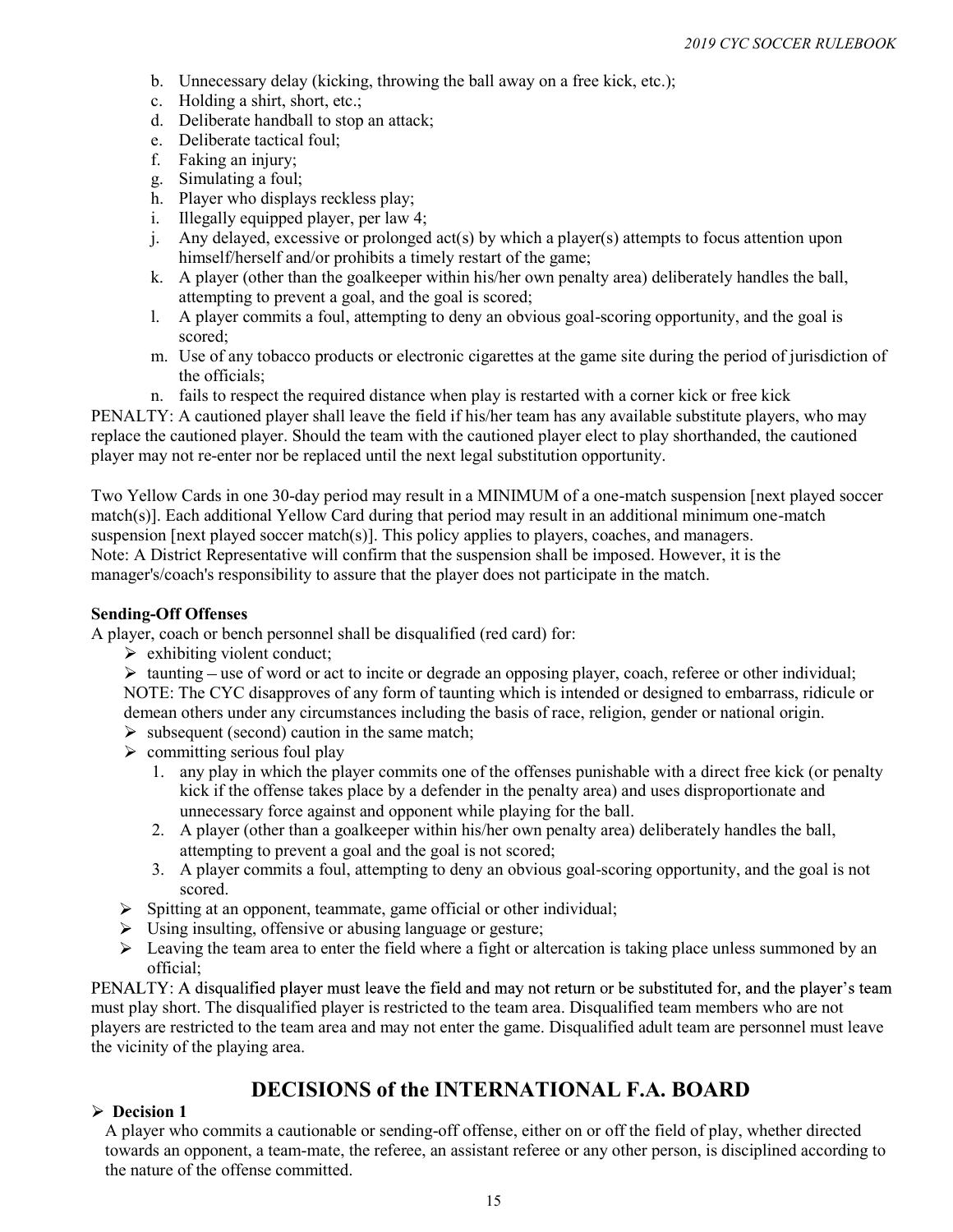### $\triangleright$  Decision 2

2019 CYC SOCCER RULEBOOK<br>of his hand or arms.<br>s not include the circumstances<br>ber, for example after he has The goalkeeper is considered to be in control of the ball by touching it with any part of his hand or arms. 2019 CYC SOCCER RULEBOOK<br>
The goalkeeper is considered to be in control of the ball by touching it with any part of his hand or arms.<br>
Possession of the ball includes the goalkeeper deliberately parrying the ball, but does where, in the opinion of the referee, the ball rebounds accidentally from the goalkeeper, for example after he has made a save

### $\triangleright$  Decision 3

Subject to the terms of Law 12, a player may pass the ball to his own goalkeeper using his head or chest or knee, etc. If, however, in the opinion of the referee, a player uses a deliberate trick while the ball is in play in order to circumvent the Law, the player is guilty of unsporting behavior. He is cautioned, shown the yellow card and an indirect free kick is awarded to the opposing team from the place where the infringement occurred.

#### $\triangleright$  Decision 4

A tackle from behind, which endangers the safety of an opponent, must be sanctioned as serious foul play, (red card, and ejection.)

A player using a deliberate trick to circumvent the Law while he is taking a free kick is cautioned for unsporting behavior and shown the yellow card. The free kick is retaken.

In such circumstances, it is irrelevant whether the goalkeeper subsequently touches the ball with his hands or not. The player commits the offense in attempting to circumvent both the letter and the spirit of Law 12.

## $LAW$  13 – FREE KICKS

#### Types of Free Kicks

Free Kicks are either direct or indirect

Both direct and indirect free kicks, the ball must be stationary when the kick is taken the kicker cannot touch the ball a second time until it has touched another player.

#### The Direct Free Kick

 $\triangleright$  if a direct free kick is kicked directly into the opponents' goal, a goal is awarded

 $\triangleright$  if a direct free kick is kicked directly into the team's own goal, a corner kick is awarded to the opposing team

#### The Indirect Free Kick

Signal-Referee indicates an indirect free kick by raising his arm above his head. He maintains his arm in that position until the kick has been taken and the ball has touched another player or goes out of play.

#### Ball Enters the Goal

A goal can be scored only if the ball subsequently touches another player before it enters the goal.

- $\triangleright$  if an indirect free kick is kicked directly into the opponents' goal, a goal kick is awarded
- $\triangleright$  if an indirect free kick is kicked directly into the team's own goal, a corner kick is awarded to the opposing team

#### Position of the Free Kick

Free Kick inside the Penalty Area

Direct or indirect free kick to the defending team:

- $\ge$  all opponents are at least 9.15 m (10 yds.) from the ball
- $\triangleright$  all opponents remain outside the penalty area until the ball is in play

the ball is in play when it is kicked directly beyond the penalty area

 $\triangleright$  a free kick awarded in the goal area is taken from any point inside that area

Indirect free kick to the attacking team:

- $\ge$  all opponents are at least 9.15 m (10 yds.) from the ball until it is in play, unless they are on their own goal line between the goalposts
- $\triangleright$  the ball is in play when it is kicked and moves
- $\geq$  an indirect free kick awarded inside the goal area is taken from that part of the goal area line which runs parallel to the goal line, at the point nearest to where the infringement occurred

Free kick outside the penalty area

- $\ge$  all opponents are at least 9.15 m (10 yds.) from the ball until it is in play
- $\triangleright$  the ball is in play when it is kicked and moves
- $\triangleright$  the free kick is taken from the place where the infringement occurred

#### Infringements/Sanctions

If, when a free kick is taken, an opponent is closer to the ball than the required distance:

 $\triangleright$  the kick is retaken

If, when a free kick is taken by the defending team from inside its own penalty area, the ball is not kicked directly into play: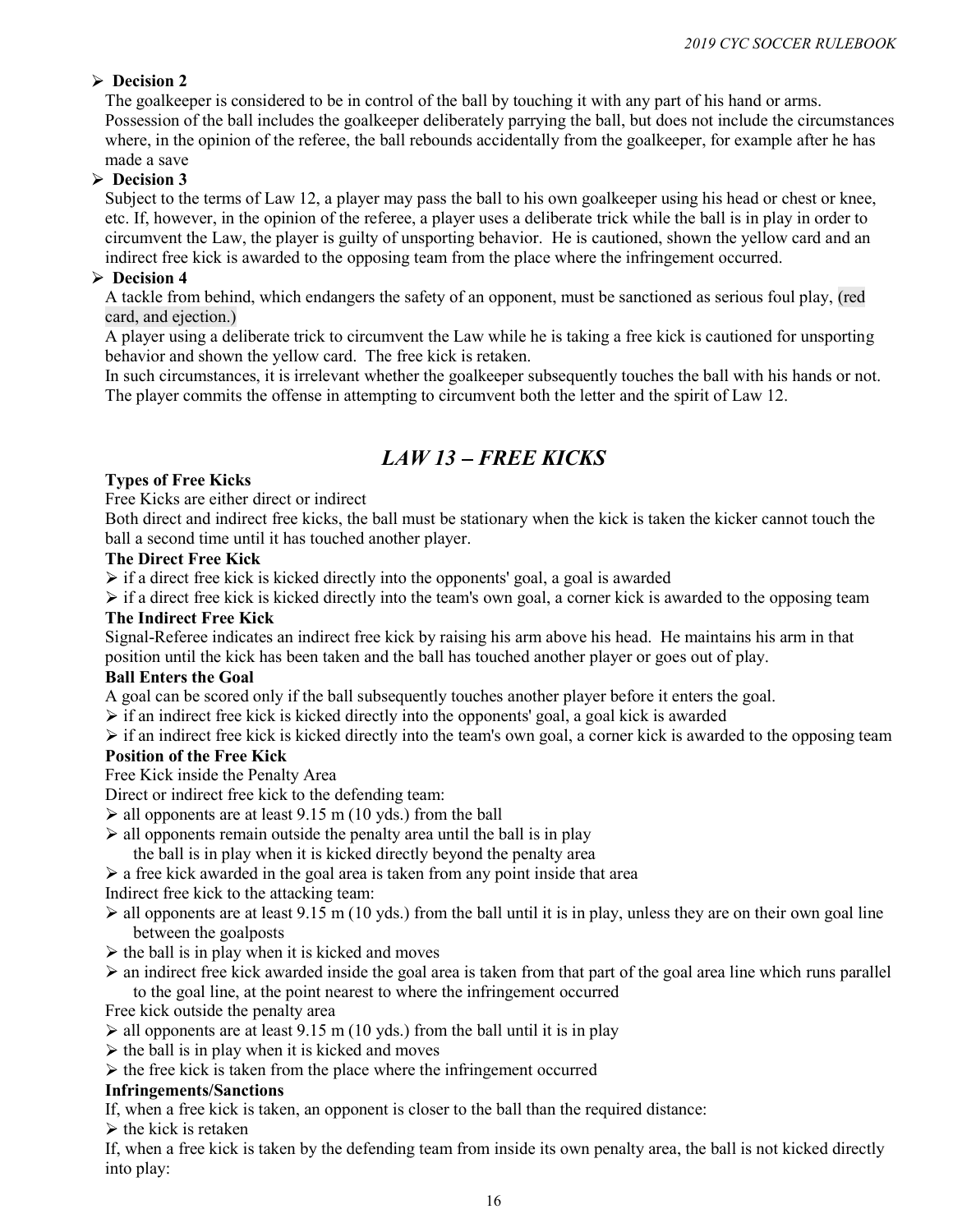$\triangleright$  the kick is retaken

Free kick taken by a player other than the goalkeeper

2019 CYC SOCCER RULEBOOK<br>his hands) before it has If, after the ball is in play, the kicker touches the ball a second time (except with his hands) before it has touched another player:

- $\geq$  an indirect free kick is awarded to the opposing team, the kick to be taken from the place where the infringement occurred
- If, after the ball is in play, the kicker deliberately handles the ball before it has touched another player:
- $\triangleright$  a direct free kick is awarded to the opposing team, the kick to be taken from the place where the infringement occurred
- $\triangleright$  penalty kick is awarded if infringement occurred inside the kicker's penalty area

#### Free kick taken by the goalkeeper

- If, after the ball is in play, the goalkeeper touches the ball a second time before it has touched another player:
- $\triangleright$  an indirect free kick is awarded to the opposing team, the kick to be taken from the place where the infringement occurred
- If, after the ball is in play, the goalkeeper deliberately handles the ball before it has touched another player:
- $\triangleright$  a direct free kick is awarded to the opposing team if the infringement occurred outside the goalkeeper's penalty area, the kick to be taken from the place where the infringement occurred
- $\triangleright$  an indirect free kick is awarded to the opposing team if the infringement occurred inside the goalkeeper's penalty area, the kick to be taken from the place where the infringement occurred

## LAW 14 - THE PENALTY KICK

A penalty kick is awarded against a team which commits one of the ten offenses for which a direct free kick is awarded, inside its own penalty area and while the ball is in play.

A goal may be scored directly from a penalty kick.

Additional time is allowed for a penalty kick to be taken at the end of each half or at the end of periods of extra time.

#### Position of the Ball and the Players

The ball:

- $\triangleright$  is placed on the penalty mark
- The player taking the penalty kick:
- $\triangleright$  is properly identified

The defending goalkeeper:

- $\triangleright$  remains on his goal line, facing the kicker, between the goalposts until the ball has been kicked (Note: goalkeepers are allowed to move laterally on the goal line before the ball is kicked.)
- The players other than the kicker are located:
- $\triangleright$  inside the field of play
- $\triangleright$  outside the penalty area
- $\triangleright$  behind the penalty mark
- $\ge$  at least 9.15 m (10 yds.) from the penalty mark

#### The referee:

- $\triangleright$  does not signal for a penalty kick to be taken until the players have taken up position in accordance with the Law
- $\triangleright$  decides when a penalty has been completed

### Procedure

- $\triangleright$  the player taking the penalty kicks the ball forward
- $\triangleright$  he does not play the ball a second time until it has touched another player
- $\triangleright$  the ball is in play when it is kicked and moves forward

When a penalty kick is taken during the normal course of play, or time has been extended at half-time or full time to allow a penalty kick to be taken or retaken, a goal is awarded if, before passing between the goalposts and under the crossbar:

 $\triangleright$  the ball touches either or both of the goalposts and/or the crossbar, and/or the goalkeeper

#### Infringements/Sanctions

If the referee gives the signal for a penalty kick to be taken and before the ball is in play one of the following situations occurs.

The player taking the penalty kick infringes the Laws of the Game:

 $\triangleright$  the referee allows the kick to proceed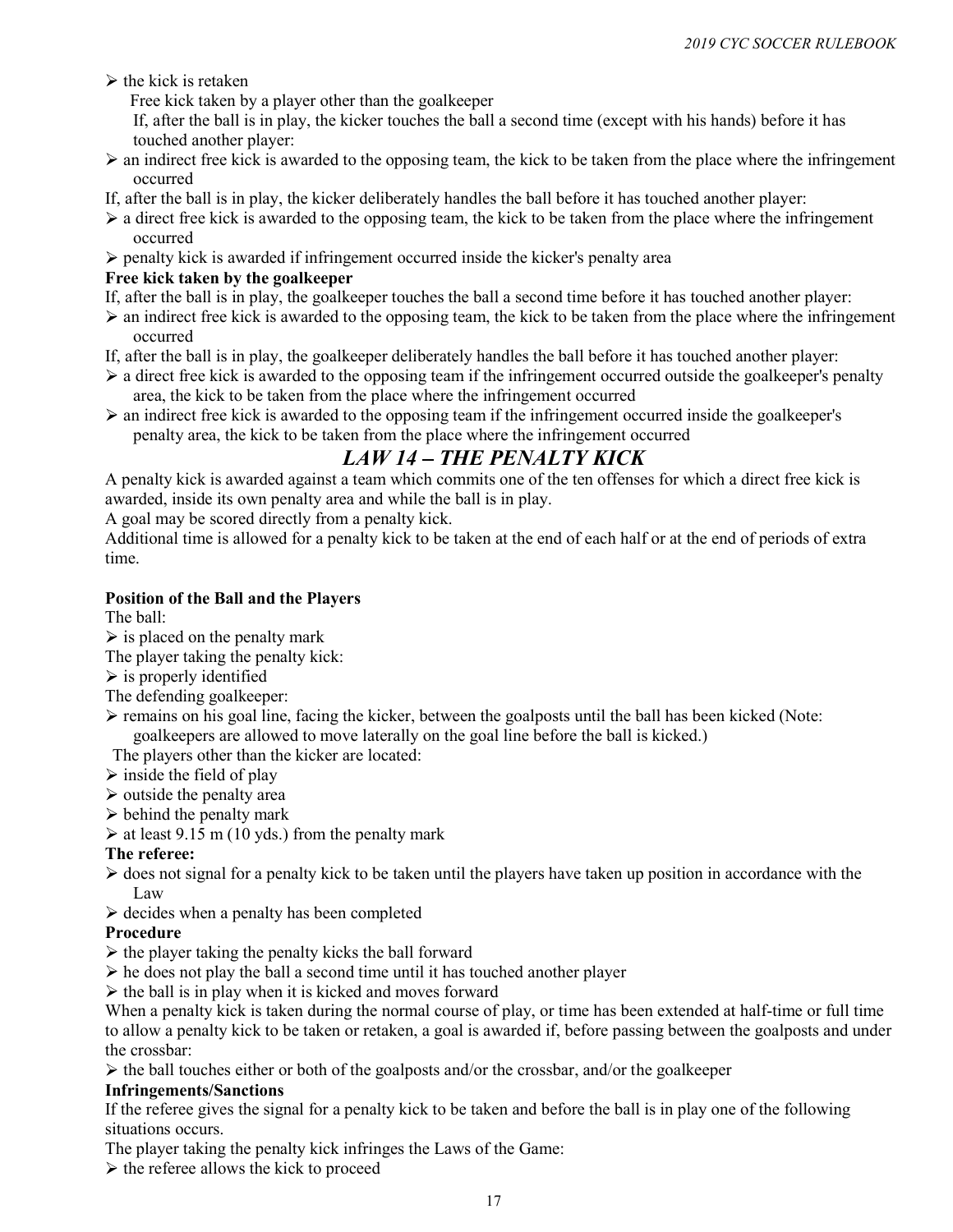$\triangleright$  if the ball enters the goal, the kick is retaken

 $\triangleright$  if the ball does not enter the goal, the kick is not retaken

The goalkeeper infringes the Laws of the Game:

- $\triangleright$  the referee allows the kick to proceed
- $\triangleright$  if the ball enters the goal, a goal is awarded

 $\triangleright$  if the ball does not enter the goal, the kick is retaken

A teammate of the goalkeeper enters the penalty area or moves in front of or within 9.15m (10 yds.) of the penalty mark:

- $\triangleright$  the referee allows the kick to proceed
- $\triangleright$  if the ball enters the goal, a goal is awarded
- $\triangleright$  if the ball does not enter the foal, the kick is retaken

A teammate of the player taking the kick enters the penalty area or moves in front of or within 9.15 (10 yds) of the penalty mark:

- $\triangleright$  the referee allows the kick to proceed
- $\triangleright$  if the ball enters the goal, the kick is retaken
- $\triangleright$  if the ball does not enter the goal, the kick is not retaken
- $\triangleright$  if the ball rebounds from the goalkeeper, the crossbar or the goalpost and is touched by this player, the referee stops play and restarts the match with an indirect free kick to the defending team.

Player of both the defending team and the attacking team infringe the Laws of the Game:

 $\triangleright$  the kick is retaken

If, after the penalty kick has been taken:

The kicker touches the ball a second time (except with his hands) before it has touched another player:

 $\triangleright$  an indirect free kick is awarded to the opposing team, the kick to be taken from the place where the infringement occurred

The kicker deliberately handles the ball before it has touched another player:

 $\triangleright$  a direct free kick is awarded to the opposing team, the kick to be taken from the place where the infringement occurred

The ball is touched by an outside agent as it moves forward:

 $\triangleright$  the kick is retaken

The ball rebounds into the field of play from the goalkeeper, the crossbar or the goalposts, and is then touched by an outside agent:

- $\triangleright$  the referee stops play
- $\triangleright$  play is restarted with a dropped ball at the place where it touched the outside agent

## $LAW$  15 - THE THROW-IN

A throw-in is a method of restarting play.

A goal cannot be scored directly from a throw-in.

#### A throw-in is awarded:

- $\triangleright$  when the whole of the ball passes over the touch line, either on the ground or in the air
- $\triangleright$  from the point where it crossed the line

 $\triangleright$  to the opponents of the player who last touched the ball

### Procedure

- $\triangleright$  at the moment of delivering the ball, the thrower:
- $\triangleright$  faces the field of play
- $\triangleright$  has part of each foot either on the touchline or on the ground outside the touchline.
- $\triangleright$  uses both hands
- $\triangleright$  delivers the ball from behind and over his head

The thrower shall not again play the ball until it has been touched another player. The ball is in play immediately when it enters the field of play.

A throw-in that fails to enter the field of play, the ball will be awarded to the other team.

#### Infringements/Sanctions

### Throw-in is taken by a player other than the goalkeeper.

If, after the ball is in play, the thrower touches the ball a second time (except with his hands) before it has been touched by another player:

 $\triangleright$  an indirect free kick is awarded to the opposing team, to be taken from the place where the infringement occurred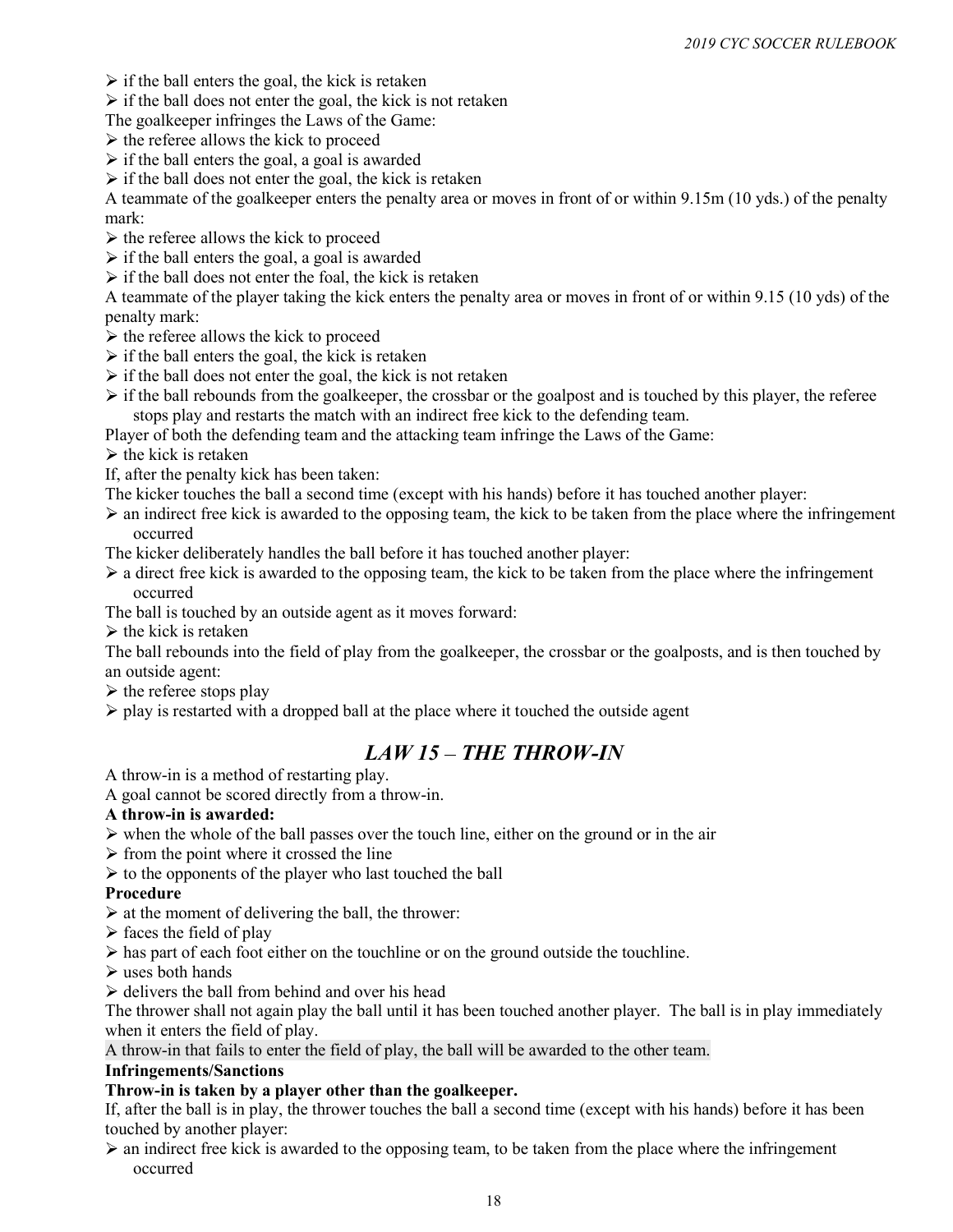If, after the ball is in play, the thrower deliberately handles the ball before it has touched another player:

- 2019 CYC SOCCER RULEBOOK<br>hed another player:<br>lace where the infringement<br>rarea  $\triangleright$  a direct free kick is awarded to the opposing team, the kick to be taken from the place where the infringement occurred
- $\triangleright$  a penalty kick is awarded if the infringement occurred inside the thrower's penalty area

#### Throw-in taken by a goalkeeper

If, after the ball is in play, the goalkeeper touches the ball a second time (except with his hands), before it has touched another player:

- $\triangleright$  an indirect free kick is awarded to the opposing team, the kick to be taken from the place where the infringement occurred
- If, after the ball is in play, the goalkeeper deliberately handles the ball before it has touched another player:
- $\triangleright$  a direct free kick is awarded to the opposing team if the infringement occurred outside the goalkeeper's penalty area, the kick to be taken from the place where the infringement occurred
- $\triangleright$  an indirect free kick is awarded to the opposing team if the infringement occurred inside the goalkeeper's penalty area, the kick to be taken from the place where the infringement took place
- If an opponent unfairly distracts or impedes the thrower:
- $\triangleright$  he is cautioned for unsporting behavior and shown the yellow card

An indirect free kick is also awarded to the opposing team if a goalkeeper, inside his own penalty area touches the ball with his hands after it has received it directly from a throw-in taken by a teammate.

#### For any other infringement of the Law:

 $\triangleright$  a player of the opposing team takes the throw-in

## LAW 16 - THE GOAL KICK

A goal kick is a method of restarting play.

A goal may be scored directly from a goal kick, but only against the opposing team.

#### A goal kick is awarded when:

 $\triangleright$  the whole of the ball, having last touched a player of the attacking team, passes over the goal-line, either on the ground or in the air and a goal has not been scored in accordance with Law 10

#### Procedure

- $\geq$  a player of the defending team kicks the ball from, any point within the goal area
- $\triangleright$  opponents remain outside the penalty area until the ball is in play
- $\triangleright$  the kicker does not play the ball a second time until it has touched another player
- $\triangleright$  the ball is in play when it is kicked directly beyond the penalty area

#### Infringements/Sanctions

If the ball is not kicked directly into play beyond the penalty area:

 $\triangleright$  the kick is retaken

#### Goal kick taken by a player other than the goalkeeper

If, after the ball is in play, the kicker touches the ball a second time (except with his hands) before it has touched another player:

an indirect free kick is awarded to the opposing team, the kick to be taken from the place where the infringement occurred

- If, after the ball is in play, the kicker deliberately handles the ball before it has touched another player:
- $\triangleright$  a direct free kick is awarded to the opposing team, the kick to be taken from the place where the infringement occurred
- $\triangleright$  a penalty kick is awarded if the infringement occurred inside the kicker's penalty area

#### Goal kick taken by the goalkeeper

- $\triangleright$  If, after the ball is in play, the goalkeeper touches the ball a second time (except with his hands) before it has touched another player:
- $\triangleright$  an indirect free kick is awarded to the opposing team, the kick to be taken from the place where the infringement occurred
- If, after the ball is in play, the goalkeeper deliberately handles the ball before it has touched another player:
- $\triangleright$  a direct free kick is awarded to the opposing team if the infringement occurred outside the goalkeeper's penalty area, the kick to be taken from the place where the infringement occurred
- $\triangleright$  a indirect free kick is awarded to the opposing team if the infringement occurred inside the goalkeeper's penalty area, the kick to be taken from the place where the infringement occurred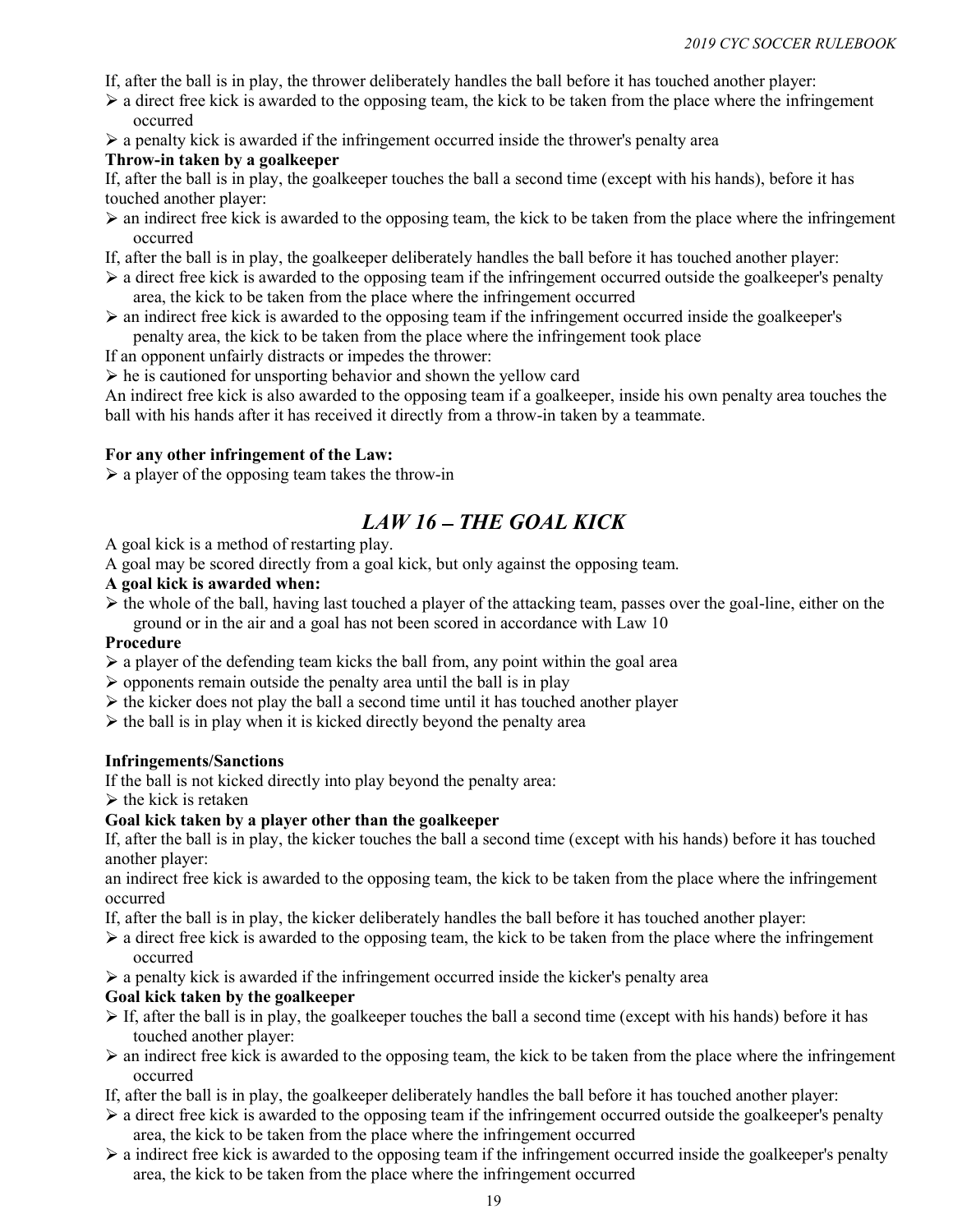#### For any other infringement of this Law:

#### $\triangleright$  the kick is retaken

 $\blacktriangleright$ 

## LAW 17 - THE CORNER KICK

A corner kick is a method of restarting play.

A goal may be scored directly from a corner kick, but only against the opposing team.

#### A corner kick is awarded when:

 $\triangleright$  the whole of the ball, having last touched a player of the defending team, passes over the goal line, either on the ground or in the air, and a goal is not scored in accordance with Law 10

#### Procedure

- $\triangleright$  the ball is placed inside the corner at the nearest corner flag post
- $\triangleright$  the corner flag post is not moved
- $\geq$  opponents remain at least 9.15m (10 yds.) from the ball until it is in play
- $\triangleright$  the ball is kicked by a player of the attacking team
- $\triangleright$  the ball is in play when it is kicked and moves
- $\triangleright$  the kicker does not play the ball a second time until it has touched another player

#### Infringements/Sanctions

#### Corner taken by a player other than the goalkeeper

If, after the ball is in play the kicker touches the ball a second time (except with his hands) before it has touched another player:

- $\triangleright$  an indirect free kick is awarded to the opposing team, the kick to be taken from the place where the infringement occurred
- If, after the ball is in play, the kicker deliberately handles the ball before it has touched another player:
- $\triangleright$  a direct free kick is awarded to the opposing team, the kick to be taken from the place where the infringement occurred
- $\triangleright$  penalty kick is awarded if the infringement occurred inside the kicker's penalty area

#### Corner kick taken by the goalkeeper

If, after the ball is in play, the goalkeeper touches the ball a second time (except with his hands) before it has touched another player:

- $\geq$  an indirect free kick is awarded to the opposing team, the kick to be taken from the place where the infringement occurred
- If, after the ball is in play, the goalkeeper deliberately handles the ball before it has touched another player:
- $\triangleright$  a direct free kick is awarded to the opposing team if the infringement occurred outside the goalkeeper's penalty area, the kick to be taken from the place where the infringement occurred
- $\triangleright$  an indirect free kick is awarded to the opposing team if the infringement occurred inside the goalkeeper's penalty area, the kick to be taken from the place where the infringement occurred

### For any other infringement:

 $\triangleright$  the kick is retaken

## PENALTY KICK PROCEDURES

If the game is still tied after playing the prescribed overtime period, the winner shall be determined by the following procedure (Playoff games are also governed by Law 7, page 12.):

### Procedure

Any player on the field or on the bench for that game may take a penalty kick or play goal. An ejected player may not participate.

- $\triangleright$  The referee chooses the goal at which the kicks will be taken
- $\triangleright$  The referee tosses a coin and the team whose captain wins the toss takes the 1st kick
- $\triangleright$  The referee keeps a record of the kicks being taken
- $\triangleright$  Subject to the condition explained below, both teams take five kicks
- $\triangleright$  The kicks are taken alternately by the teams
- $\triangleright$  If, before both teams have taken five kicks, one has scored more goals than the other could score, even if it were to complete its five kicks, no more kicks are taken
- $\triangleright$  If, after both teams have taken five kicks, both have scored the same number of goals, or have not scored any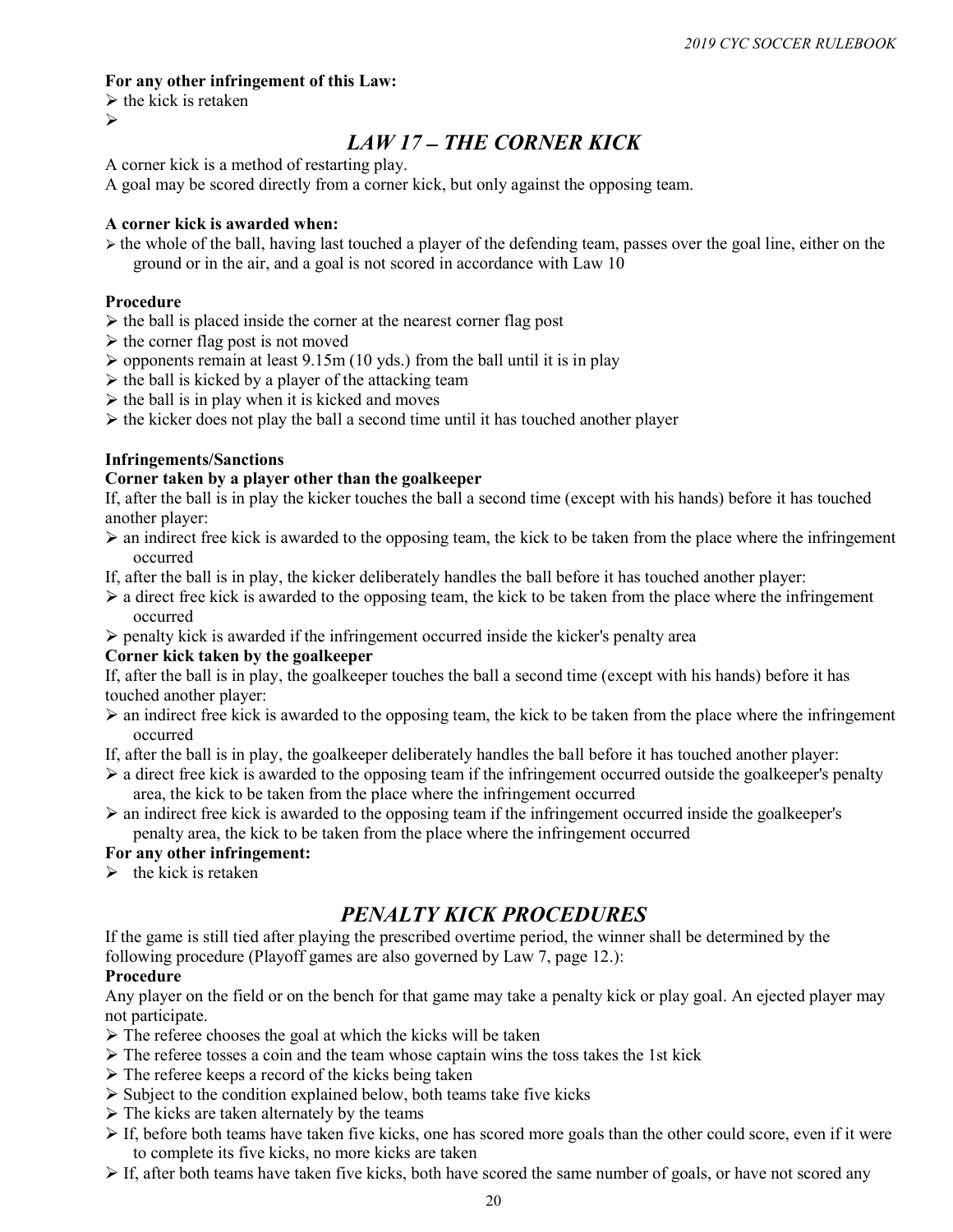2019 CYC SOCCER RULEBOOK<br>
boal more than the other from<br>
efore any player can take a goals, kicks continue to be taken in the same order until one team has scored a goal more than the other from the same number of kicks

- Each kick is taken by a different player and all eligible players must take a kick before any player can take a second kick
- $\triangleright$  An eligible player may change places with the goalkeeper at any time when kicks from the penalty mark are being taken
- $\triangleright$  Only the eligible players and match officials are permitted to remain on the half of the field where kicks are being taken.
- $\triangleright$  All players, except the player taking the kick and the two goalkeepers, must remain within the center circle
- $\triangleright$  The goalkeeper who is the kicker's team-mate must remain on the field of play, outside the penalty area in which the kicks are being taken, behind the penalty area border line which runs parallel with the goal line and at least 9.15 m (10 yds.) from the penalty mark
- $\triangleright$  The defending goalkeeper: remains on his goal line, facing the kicker, between the goalposts until the ball has been kicked. (Note: goalkeepers are allowed to move laterally on the goal line before the ball is kicked)
- $\triangleright$  Unless otherwise stated above, the relevant Laws of the Game and International F.A. Board Decisions apply when kicks from the penalty mark are being taken.

## REFEREE INSTRUCTIONS

The following decisions and instructions to referees conform to the Laws of the Match and the decisions of the International F.A. Board. They are therefore regarded as authoritative and quoted as such.

#### 1. Serious foul play and violent conduct

Soccer being a tough, combative sport - where the contest to gain possession of the ball should nonetheless be fair and gentlemanly - any such moves, even when really vigorous, must be allowed by the referee.

Serious foul play and violent conduct are, however, strictly forbidden and the referee must react to them by stringently applying the Laws of the Match.

These two offenses can be defined as follows:

 (a) it is serious foul play when a player infringes the Laws of the Match and uses intentional violence when challenging for the ball against the opponent.

 (b) it is violent conduct when a player is guilty of aggression towards an opponent even when they are not challenging for the ball. The ball can be in or out of play. If the ball is in play he/she shall be sanctioned with a direct free kick in favor of the team of the player who was attacked, from the place where the offense was committed, or with a penalty kick if it took place within the penalty area. If the ball is out of play, the match shall be resumed at the stage where it was interrupted prior to the offense (throw-in, free kick, etc.). Moreover, if a player attacks one of his/her teammates, the referee, a spectator etc., these shall also be considered violent conduct. As mentioned above, this offense can arise when the ball is in or out of play. If the ball is in play, the player shall be sanctioned with an indirect free kick against his/her team from the spot where the violent conduct occurred or with a dropped ball taken at the place where the ball was situated at the time of the offense, if this occurred beyond the boundaries of the field of play. If the ball is out of play, match shall be resumed at the stage where it was interrupted prior to the offense (throw-in, free kick, etc.).

### 2. Tackling

 (a) A sliding tackle with one or both legs is permissible if, in the opinion of the referee, it is not dangerous. If, however, the player making the tackle, instead of making contact with the ball, trips his/her opponent, the referee shall award a direct free kick to the opposing team and shall caution the offending player.

 (b) A tackle from behind which is violent with little or no attempt to play the ball is prohibited and will be punished by a direct kick and ejection.

## 3. Offenses against goalkeepers

It is an offense if a player:

(a) jumps at a goalkeeper under the pretext of heading the ball;

(b) dodge about in front of a goalkeeper in order to prevent him/her from releasing the ball;

 (c) who is standing in front of a goalkeeper when a corner kick is being taken, takes advantage of his/her position to obstruct the goalkeeper before the kick is taken and before the ball is in play;

(d) attempts to kick the ball when the goalkeeper is in the process of releasing it.

#### 4. Obstruction

A player who has the ball under control within playing distance (i.e. the distance at which the player is covering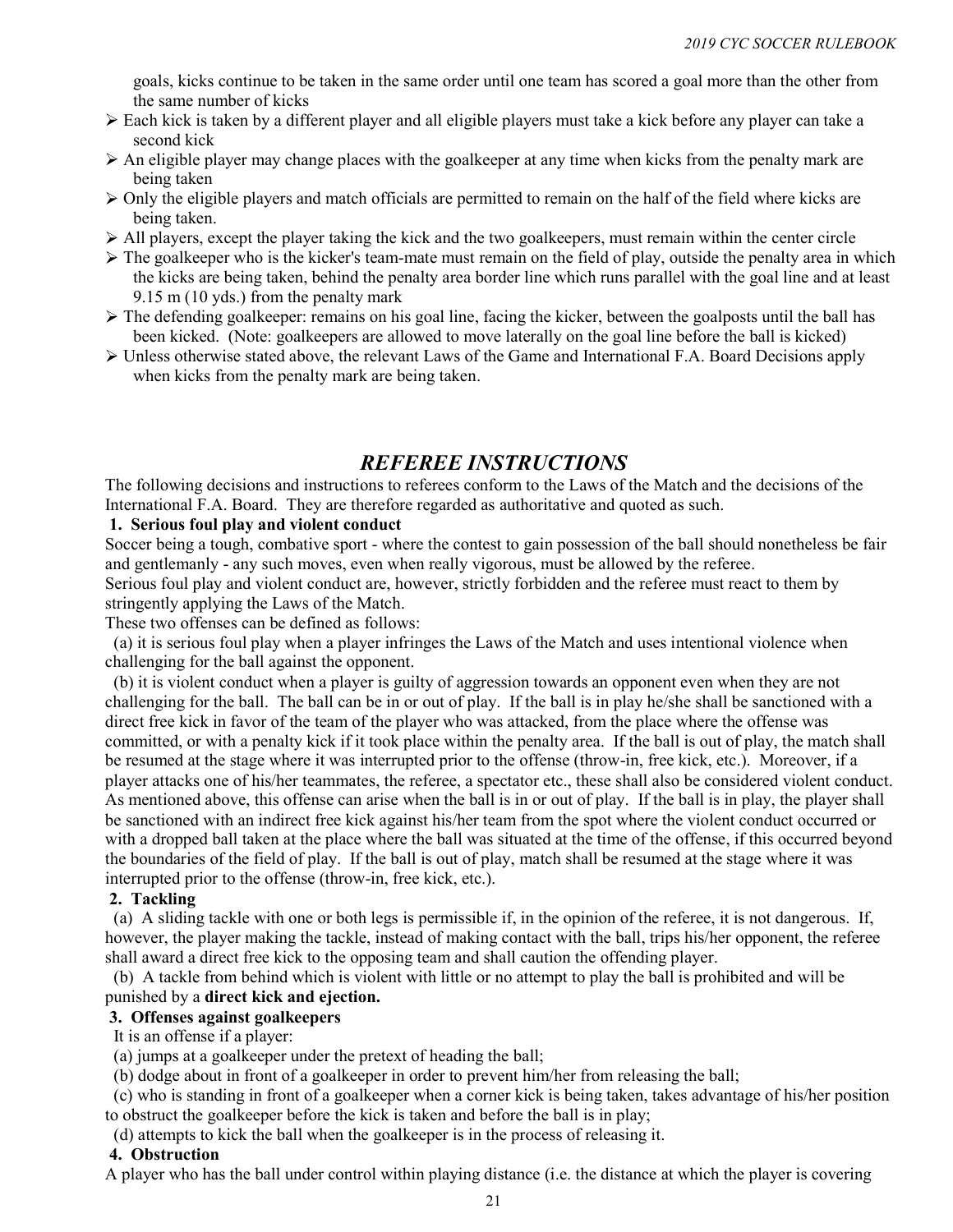2019 CYC SOCCER RULEBOOK<br>t using his/her arms) is not<br>im/her or running between<br>g his/her advance, must be the ball for tactical reasons in order to avoid its being played by an opponent, without using his/her arms) is not guilty of obstruction.

Any player who intentionally impedes an opponent by crossing directly in front of him/her or running between him/her and the ball or intervening so as to form an obstacle with the aim of delaying his/her advance, must be sanctioned with an indirect free kick in favor of the opposing team.

However, any player who intentionally impedes the progress of an opponent by physical contact, whether using his/her hand, arm, leg or any other part of his/her body, shall be penalized by the award of a direct free kick to the opposing team, or by a penalty kick, if the offense was committed within the penalty area.

#### 5. Scissors or bicycle kick

Such a kick is permissible, provided that in the opinion of the referee it is not dangerous to an opponent.

#### 6. Jumping at an opponent

A player, who jumps at an opponent under the pretext of heading the ball, shall be penalized by the award of a direct free kick to the opposing team.

#### 7. Prohibited use of body

A player who holds off an opponent using his/her hand, arm, leg or body, is guilty of an infringement of Law XII and shall be punished by the award of a direct free kick to the opposing team.

Holding or hindering an opponent when the ball is out of play in order to prevent him/her from running into position is an offense (caution).

#### 8. Caution for handling the ball or holding an opponent

While it is not usual for a player to be cautioned for handling the ball or holding an opponent, there are exceptional circumstances in which, in addition to imposing the customary punishment, the referee must caution a player for unsporting behavior in these offenses:

 (a) when a player, in order to prevent an opponent from gaining possession of the ball, and because he/she is unable to play it in any other way, stops it with one, or both hands, punches it or catches it, or

(b) when a player holds an opponent in order to prevent him/her from gaining possession of the ball.

 (c) when an attacking player attempts to score a goal by illegal use of the hand. The foregoing is subject to the provisions contained in decision 15 of Law 12.

#### 9. Free kicks

 (a) The referee shall indicate the award of an indirect free kick by raising an arm above his/her head. he/she shall keep his/her arm in that position until the kick has been taken and the ball has been played or touched by another player or goes out of play.

 (b) Any player who, for any reason, deliberately delays a free kick being taken by the opposing team shall be cautioned (yellow card). For repetition of this offense he/she shall be cautioned. In the event of repetition of this offense, he/she shall be sent off.

(c) Any player who prematurely rushes forward from the defensive wall, formed at east 10 yards (9.15 m) from the ball, before the ball has been kicked, shall be cautioned. In the event of repetition of this offense, he/she shall be sent off.

While the Law states that all opposing players should retire to a distance of at least 10 yards (9.15 m) from the ball, the referee has discretionary power to disregard this requirement to enable a free kick to be taken quickly.

#### 10. Penalty kick

(a) Conduct during a penalty kick:

 During a penalty kick, the defending goalkeeper remains on his goal line facing the kicker between the goalposts until the ball has been kicked. Apart from the goalkeeper and the player taking the kick, all the players shall take up position outside the penalty area at least 10 yards (9.15 m) away from the penalty mark and stay there until the kick has been taken.

Any breach of these conditions shall be dealt with in accordance with Law XIV.

(b) Penalty at the end of the first half or at the end of the match

 If play is prolonged before half-time or at the end of the match to allow for a penalty kick to be taken or for one to be retaken, a goal shall not be disallowed if, before passing the goalpost under the crossbar, the ball touches one of the two goalpost or the crossbar or goalkeeper, or a combination of these, providing no infringement has been committed.

#### 11. Player in offside position

(a) It is not an offense in itself to be in an offside position.

 (b) A player shall be penalized for being offside, if, at the moment the ball touches, or is played by, one of his/her team, he/she is, in the opinion of the referee involved in the active play by

- 1. interfering with play or with an opponent, or
- 2. seeking to gain an advantage by being in that position.
- (c) A player shall not be declared offside by the referee
- 1. merely because of his/her being in an offside position, or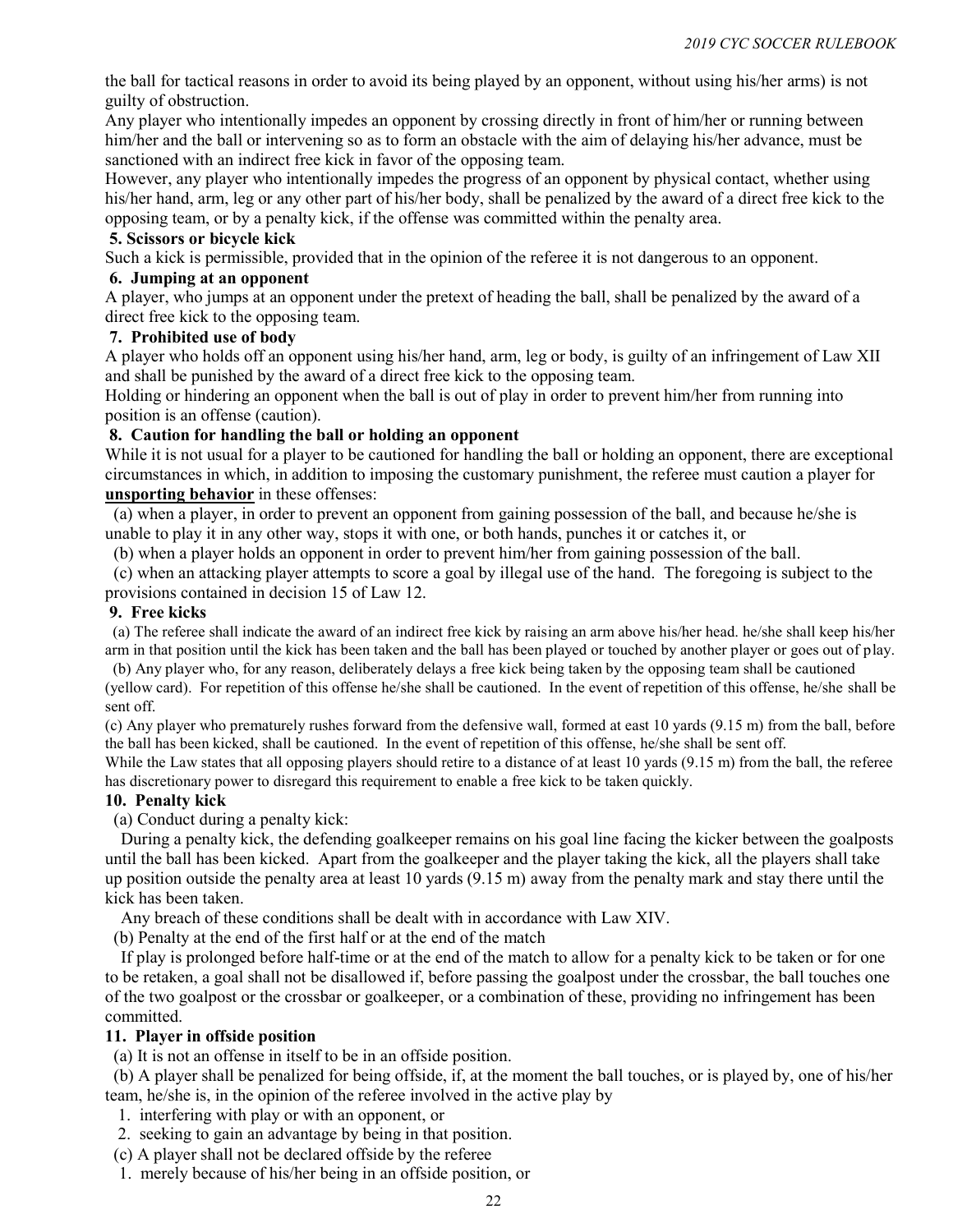2. if he/she receives the ball directly from a goal-kick, a corner kick or a throw-in.

An assistant referee should not signal merely because a player is in an offside position.

#### 12. Goalkeepers

The following principles shall apply:

A goalkeeper who is within his/her own penalty area:

 (a) from the moment he/she takes control of the ball with his/her hands, takes more than 6 seconds in any direction while holding, bouncing or throwing the ball in the air and catching it again, without releasing it into play, or, having released the ball into play before, during or after the 6 seconds, he/she touches it again with his/her hands, before it has been touched or played by another player of the same team outside of the penalty area, or by a player of the opposing team either inside or outside of the penalty area subject to overriding conditions of Law 12, or;

 (b) indulges in tactics which, in the opinion of the referee, are designed merely to hold up the match and thus waste time and so give an unfair advantage to his/her own team, shall be penalized by the award of an indirect free kick to be taken by the opposing team from the place where the infringement occurred.

#### 13. Persistent infringements

Any player who persistently infringes the Laws of the Match shall be cautioned.

#### 14. Player sent off after receiving two cautions

If a player is sent off for committing a second cautioned offense, the referee shall first show the yellow card followed immediately by the red card (so that it is obvious that the player is being sent off for the second cautioned offense and not for an offense requiring immediate expulsion).

#### 15. Attitude towards referees

Any player who protests at a referee's decision shall be cautioned.

Any player who assaults or insults a referee shall be sent off.

The captain of a team, although responsible for his/her team's behavior, has no special rights.

#### 16. Throw-in

A throw-in may not be taken from a distance of more than one meter outside the touch-line. Players are forbidden from standing directly in front of the player who is taking the throw-in so as to harass him/her.

#### 17. Wasting time

Any player who wastes time shall be cautioned for **unsporting behavior**. Wasting time occurs whenever;

(a) a player:

-feigns injury

-takes a free kick from a wrong position with the sole intention of forcing the referee to demand a retake;

-appears to prepare for a throw-in but suddenly leaves it to one of his/her team to throw in;

-kicks the ball away or carries it away with the hands after the referee has stopped play for any reason;

 -stands in front of the ball when a free kick has been awarded to the opposing team in order to give his/her team time to organize the defensive wall;

-excessively delays taking a throw-in or a free kick;

-moving the ball, after it is set on goal kicks;

-delays leaving the field when being substituted;

(b) a goalkeeper:

Employs all manner of tactics with the sole intention of gaining time for his/her team (keeping the ball longer than necessary, waiting too long before passing it into play etc.).

#### 18. Players Uniforms

The referee shall ensure that each player wears his/her clothes properly and check that they conform to the requirements of Law 4. Players shall be made aware that their jersey remains tucked inside their shorts and that their socks remain pulled up. The referee shall also make sure that each player wears shin guards and that none of them is wearing objects that could be potentially dangerous to themselves or others. (See Law 4)

#### 19. Roster/ID Checks

The game official should follow the procedures adopted by the district and CYC Constitution.

#### 20. Goal, Hand Signal

The game official should signal that a goal has been scored by raising both arms over their head and then pointing to the mid-field spot.